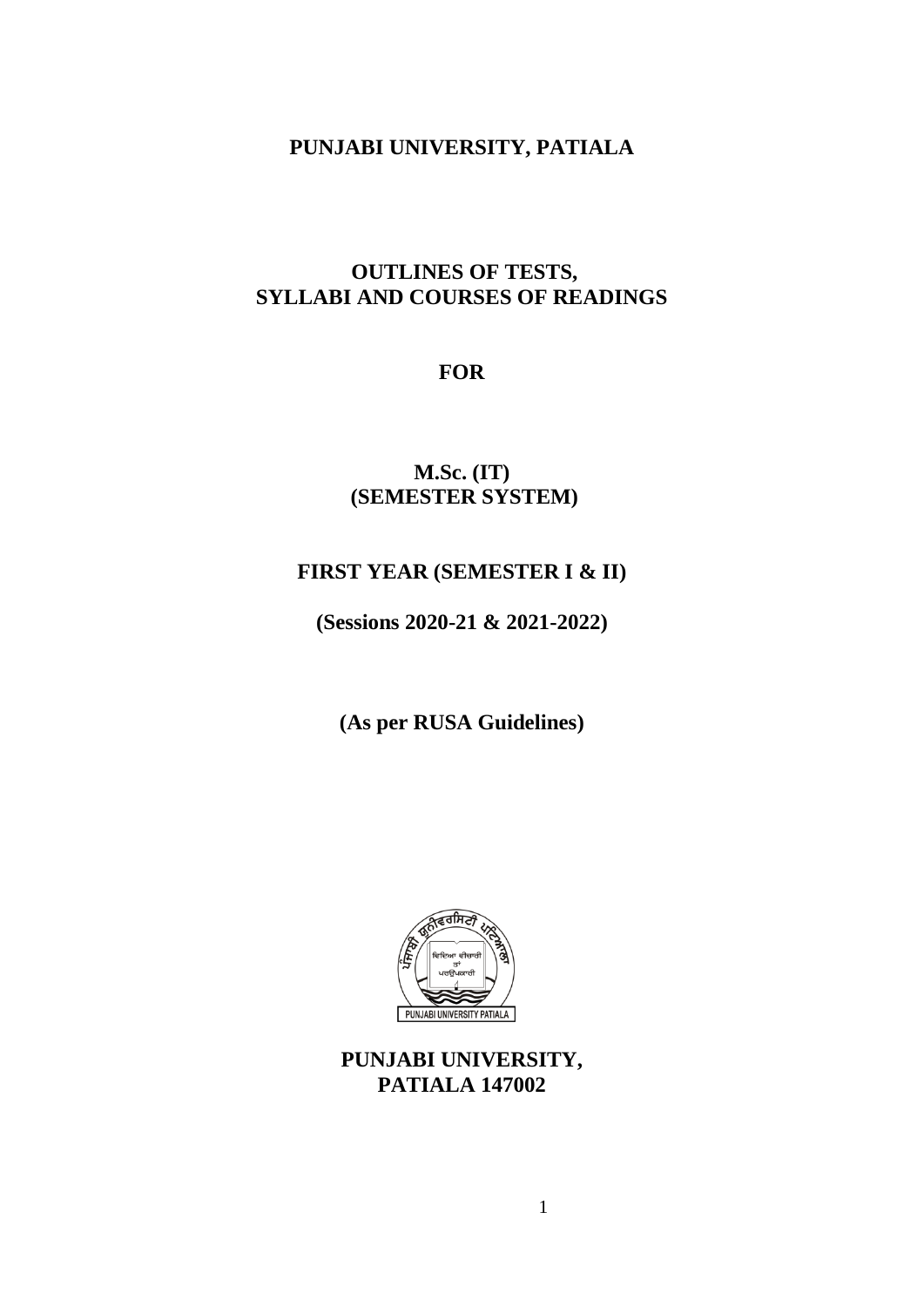| M.Sc. (IT) Semester I<br>Sessions 2020-21 & 2021-2022 |                                    |                 |              |              |  |  |  |
|-------------------------------------------------------|------------------------------------|-----------------|--------------|--------------|--|--|--|
|                                                       |                                    |                 |              |              |  |  |  |
|                                                       |                                    | per Week        | <b>Marks</b> | <b>Marks</b> |  |  |  |
| <b>MS-111</b>                                         | Introduction to Information        | 5               | 70           | 30           |  |  |  |
|                                                       | Technology                         |                 |              |              |  |  |  |
| <b>MS-112</b>                                         | Computer Programming using C       | 5               | 70           | 30           |  |  |  |
| $MS-113$                                              | Computer Organization and          | $\overline{5}$  | 70           | 30           |  |  |  |
|                                                       | Architecture                       |                 |              |              |  |  |  |
| <b>MS-114</b>                                         | Mathematical Foundation of         | 5               | 70           | 30           |  |  |  |
|                                                       | <b>Computer Science</b>            |                 |              |              |  |  |  |
| <b>MS-115</b>                                         | <b>Operating Systems</b>           | 5               | 70           | 30           |  |  |  |
| MS-116                                                | Programming Lab - I                | 8               | 70           | 30           |  |  |  |
| M.Sc. (IT) Semester II                                |                                    |                 |              |              |  |  |  |
| Sessions 2020-21 & 2021-2022                          |                                    |                 |              |              |  |  |  |
|                                                       |                                    |                 |              |              |  |  |  |
| Code No.                                              | <b>Title of Paper</b>              | <b>Lectures</b> | Univ. Exam.  | Int. Ass.    |  |  |  |
|                                                       |                                    | per Week        | <b>Marks</b> | <b>Marks</b> |  |  |  |
| <b>MS-121</b>                                         | <b>Object Oriented Programming</b> | 5               | 70           | 30           |  |  |  |
|                                                       | Using $C++$                        |                 |              |              |  |  |  |
| <b>MS-122</b>                                         | Data and File Structures           | 5               | 70           | 30           |  |  |  |
| MS-123                                                | <b>Visual Basic</b>                | 5               | 70           | 30           |  |  |  |
| <b>MS-124</b>                                         | <b>RDBMS</b> and Oracle            | 5               | 70           | 30           |  |  |  |
| <b>MS-125</b>                                         | Programming $Lab - II$             | 8               | 70           | 30           |  |  |  |

# **CONTINUOUS ASSESSMENT (THEORY PAPERS)**

 $MS-126$  Programming Lab – III 8 70 30

| Two tests will be conducted during the<br>Semester. Both the tests will be considered for<br>assessment. | 60% of the marks allotted for Continuous Assessment  |
|----------------------------------------------------------------------------------------------------------|------------------------------------------------------|
| Assignment/Quizzes                                                                                       | 20% of the marks allotted for Continuous Assessment  |
| Attendance                                                                                               | 10% of the marks allotted for Continuous Assessment. |
| Class Participation and behavior                                                                         | 10% of the marks allotted for Continuous Assessment. |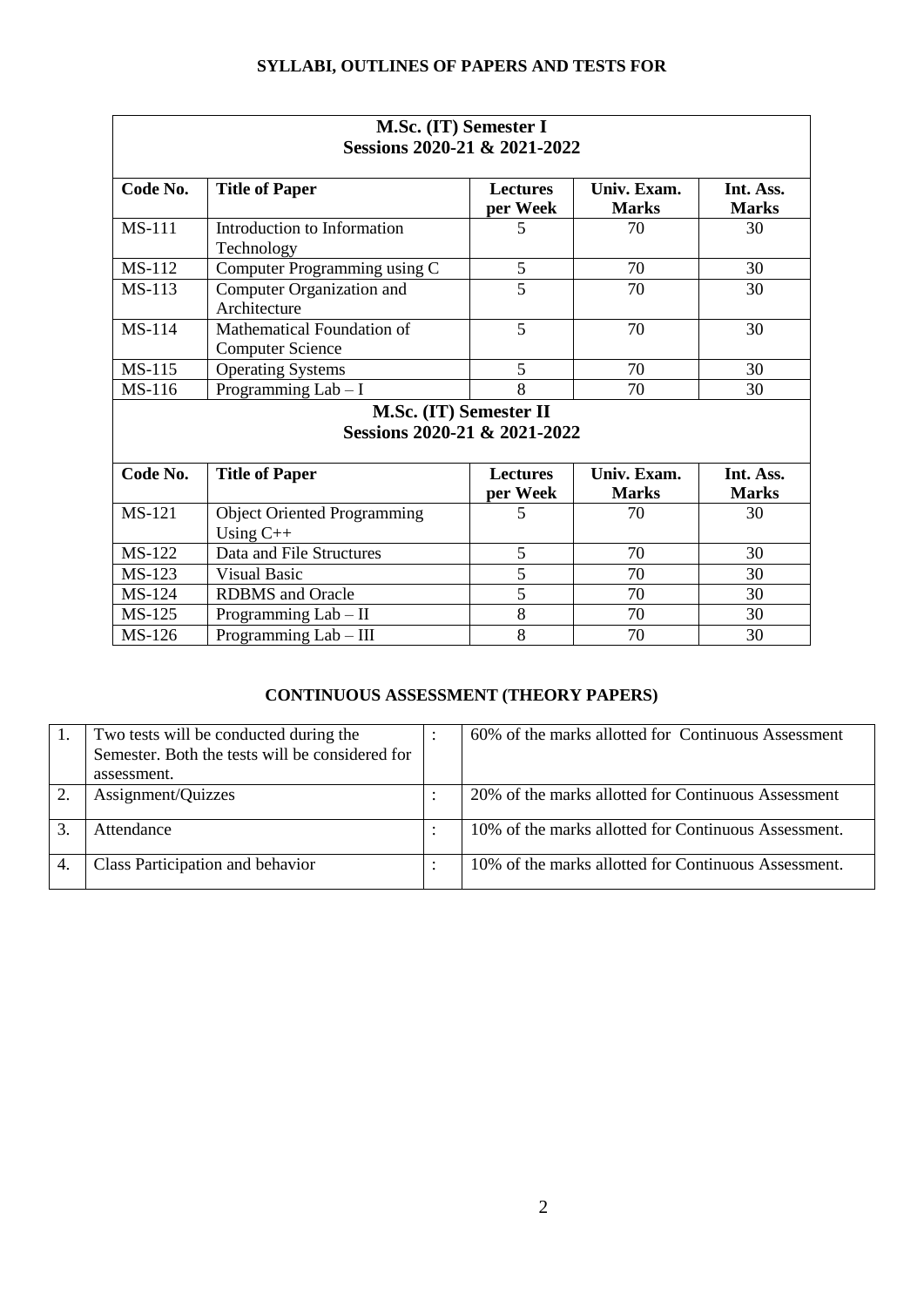# **MS-111 : Introduction to Information Technology**

# **Maximum Marks: 70 Maximum Time: 3 Hrs.**<br>**Minimum Pass Marks: 35% Lectures to be delivered: 45**

Lectures to be delivered: 45-55

**Course Objective:** This course is meant to prepare students for work in industry in the information processing fields as well as prepare students for business and computer-related courses. On completion of this course, the students will be able to:

- Have basic knowledge of computer hardware and software;
- Understand business areas to which computers may be applied;
- Provide an introduction to business organisation and information systems;
- Develop the skills in communication, verbal and written, which play an important part in business computing and information processing;

# **Course Content**

# **SECTION A**

Computer Fundamentals: Block structure of a computer, characteristics of computers, problem solving with computers, generations of computers, classification of computers on the basis of capacity, purpose, and generation. Number System: Decimal, hexadecimal, and octal systems, conversion from one system to the other.

Binary Arithmetic: Addition, subtraction and multiplication.

Memory types: Magnetic core, RAM, ROM, Secondary, Cache, Input and Output Units: functional characteristics; Overview of storage devices: floppy disk, hard disk, compact disk, tape; Printers: Impact, non-impact. Graphical I/O devices: Light pen, joystick, Mouse, Touch screen; OCR, OMR, MICR

# **SECTION B**

Computer languages: Machine language, assembly language, high level language, 4GL. Compiler, Interpreter, Assembler, System Software, Application Software.

Operating system: Functions of an operating system, Batch, multi-programming, time sharing, multi-processor, Multitasking.

Data Network and Communication: Network types, Transmission Modes, Network topologies,

Internet: Evolution of Internet, E-mail WWW, FTP, TELNET, IRC, Video Conferencing.

Information Technology and Society : Applications of Information Technology in Railway, Airline, Banking, Insurance, Inventory Control, Hotel Management, Education, Mobile Phones, Information Kiosks, Weather Forecasting, Scientific Application,

E-Commerce: Meaning, its advantages & limitations, Types of E-Commerce.

Multimedia: Concepts, Components and Application, Entertainment Marketing.

# **Pedagogy:**

The Instructor is expected to use leading pedagogical approaches in the class room situation, research-based methodology, innovative instructional methods, extensive use of technology in the class room, online modules of MOOCS, and comprehensive assessment practices to strengthen teaching efforts and improve student learning outcomes.

The Instructor of class will engage in a combination of academic reading, analyzing case studies, preparing the weekly assigned readings and exercises, encouraging in class discussions, and live project based learning.

# **Case/Class Discussion Assignments:**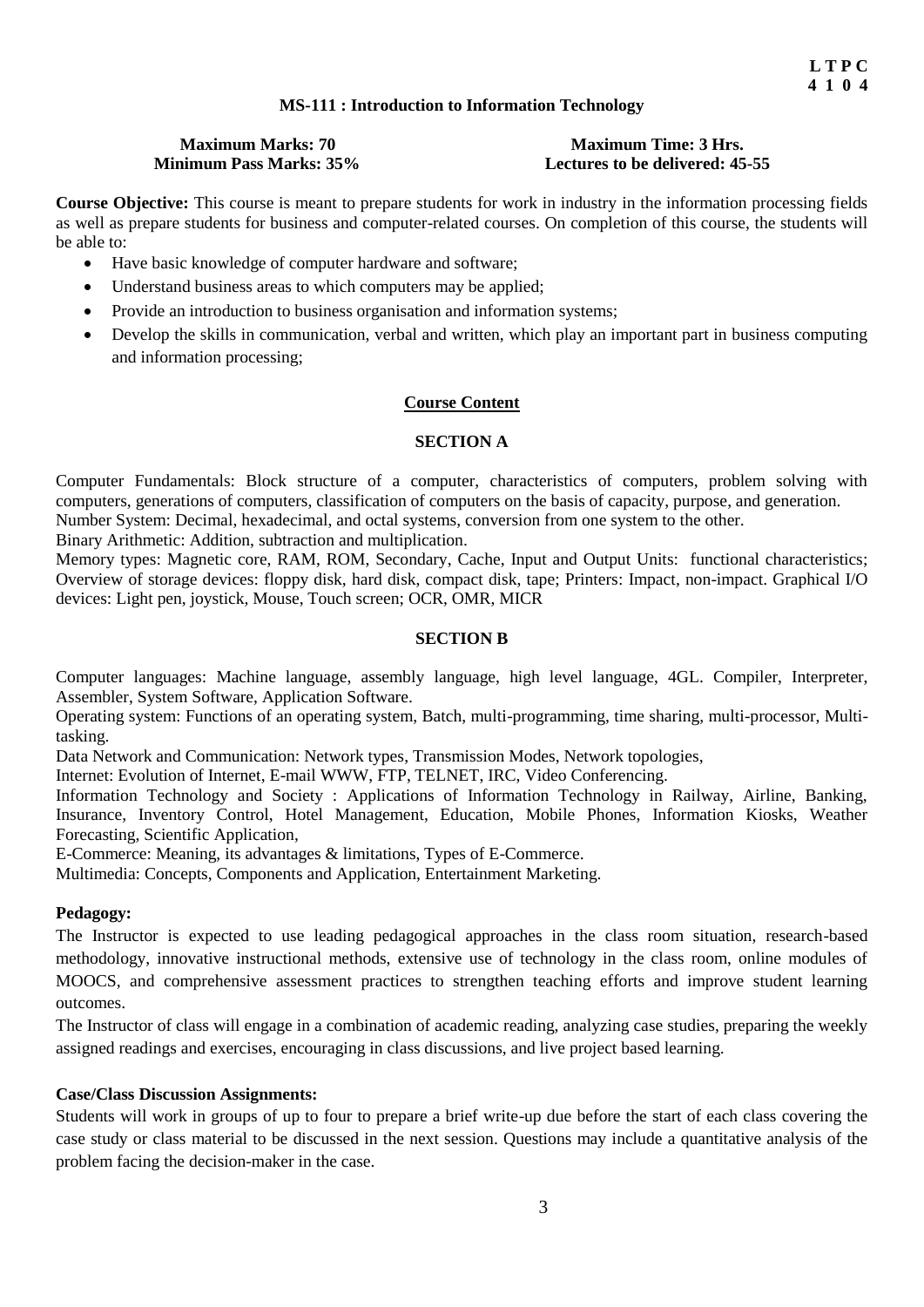Attendance will be taken at each class. Class participation is scored for each student for each class

**Text and Readings:** Students should focus on material presented in lectures. The text should be used to provide further explanation and examples of concepts and techniques discussed in the course:

- P. K. Sinha and P. Sinha, "Foundation of Computers", BPB.
- D. H. Sanders, "Computers Today", McGraw Hill.
- SatishJain, "Information Technology", BPB.
- David Cyganski, John A. Orr, "Information Technology Inside and Outside" Pearson Education.
- V. Rajaraman, "Fundamentals of Computers" Prentice Hall of India.
- B. Ram, "Computer Fundamentals", Wiley.

# **Scheme of Examination**

- English will be the medium of instruction and examination.
- Written Examinations will be conducted at the end of each Semester as per the Academic Calendar notified in advance
- Each course will carry 100 marks of which 30 marks shall be reserved for internal assessment and the remaining 70 marks for written examination to be held at the end of each semester.
- The duration of written examination for each paper shall be three hours.
- The minimum marks for passing the examination for each semester shall be 35% in aggregate as well as a minimum of 35% marks in the semester-end examination in each paper.
- A minimum of 75% of classroom attendance is required in each subject.

# **Instructions to the External Paper Setter**

The question paper will consist of three Sections: A, B and C. Sections A and B will have four questions each from the respective section of the syllabus and will carry 10.5 marks for each question. Section C will consist of 7-15 short answer type questions covering the entire syllabus uniformly and will carry a total of 28 marks.

- Candidates are required to attempt five questions in all, selecting two questions each from section A and B and compulsory question of section C.
- Use of non-programmable scientific calculator is allowed.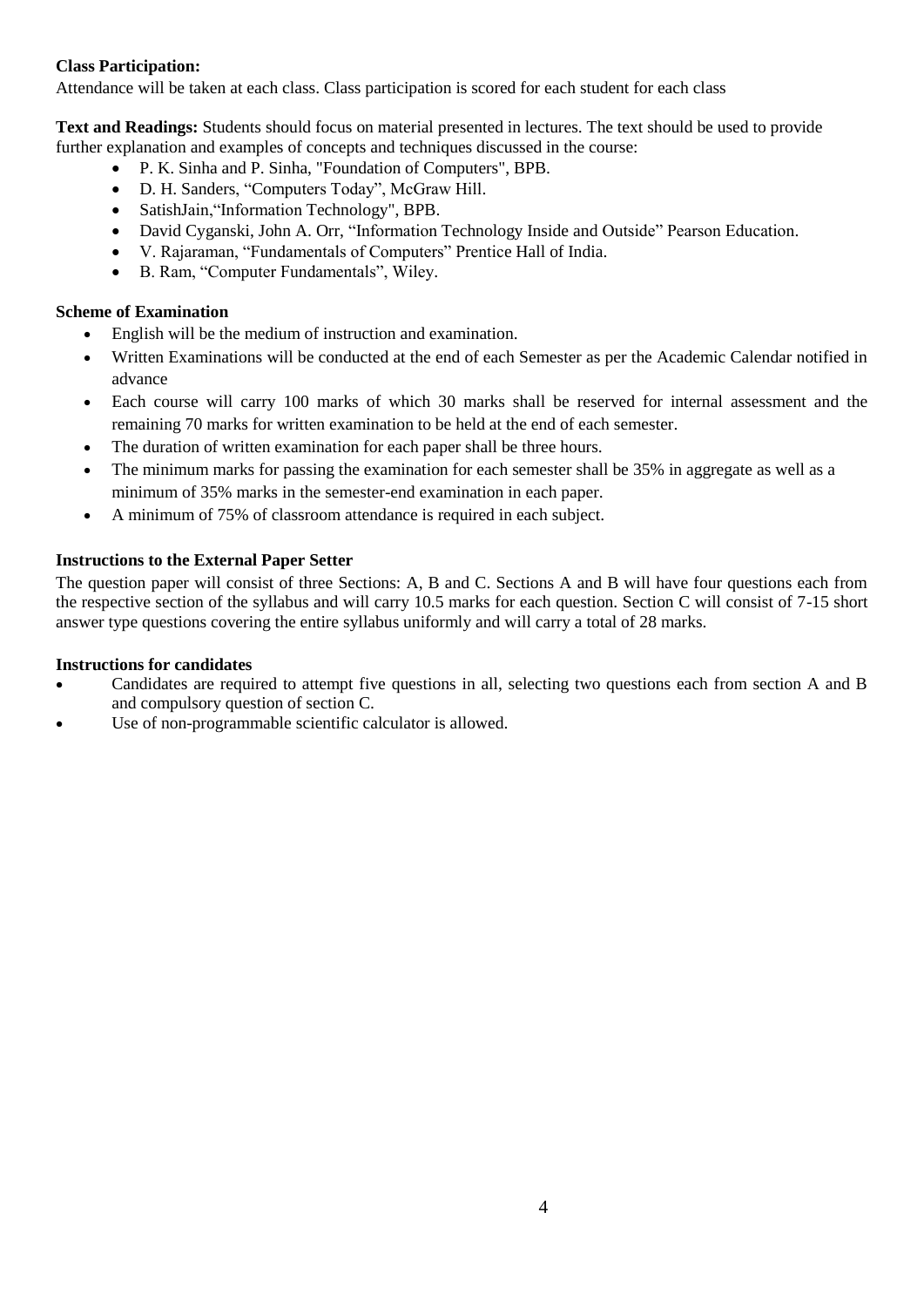# **MS-112 :Computer Programming using C**

| <b>Maximum Marks: 70</b>       | <b>Maximum Time: 3 Hrs.</b>            |
|--------------------------------|----------------------------------------|
| <b>Minimum Pass Marks: 35%</b> | <b>Lectures to be delivered: 45-55</b> |

**Course Objective:** This course is designed to explore computing and to show students the art of computer programming. Students will be able to learn Understand programming using C concepts for writing good programs. On completion of this course, the students will be able to

- Write, compile and debug programs in C language.
- Use different data types, operators and console I/O function in a computer program.
- Design programs involving decision control statements, loop control statements and case control structures.
- Understand the implementation of arrays, pointers and functions and apply the dynamics of memory by the use of pointers.
- Comprehend the concepts of structures and classes: declaration, initialization and implementation.
- Apply basics of object oriented programming, polymorphism and inheritance.
- Use the file operations, character I/O, string I/O, file pointers, pre-processor directives and create/update basic data files.

# **Course Content**

# **SECTION A**

Problem Solving with Computers, c character set, identifier, constants, variables, rules for defining variables, Data types, operators: arithmetic, relational, logical, comma, conditional, assignment, arithmetic expressions, input and output statements, assignment statements.

Decision statement**:** if, if else, nested if**,** switch statement, break statement, continue statement, go to statement. Loops and control statements: While loop, for loop and do-while loop, nested loops Arrays: one dimensional Array, multi-dimensional arrays, array initialization.

# **SECTION B**

Pointers: Pointer data type, pointers and arrays, pointers and functions. Functions: definition, declaration, function prototype, types of functions, call by value, call by reference, recursion, processing character strings.

Structures: Using structures, arrays of structures and arrays in structures, union Files in C: Sequential files, random access files, Unformatted files, Text files, binary files.

# **Pedagogy:**

The Instructor is expected to use leading pedagogical approaches in the class room situation, research-based methodology, innovative instructional methods, extensive use of technology in the class room, online modules of MOOCS, and comprehensive assessment practices to strengthen teaching efforts and improve student learning outcomes.

The Instructor of class will engage in a combination of academic reading, analyzing case studies, preparing the weekly assigned readings and exercises, encouraging in class discussions, and live project based learning.

# **Case/Class Discussion Assignments:**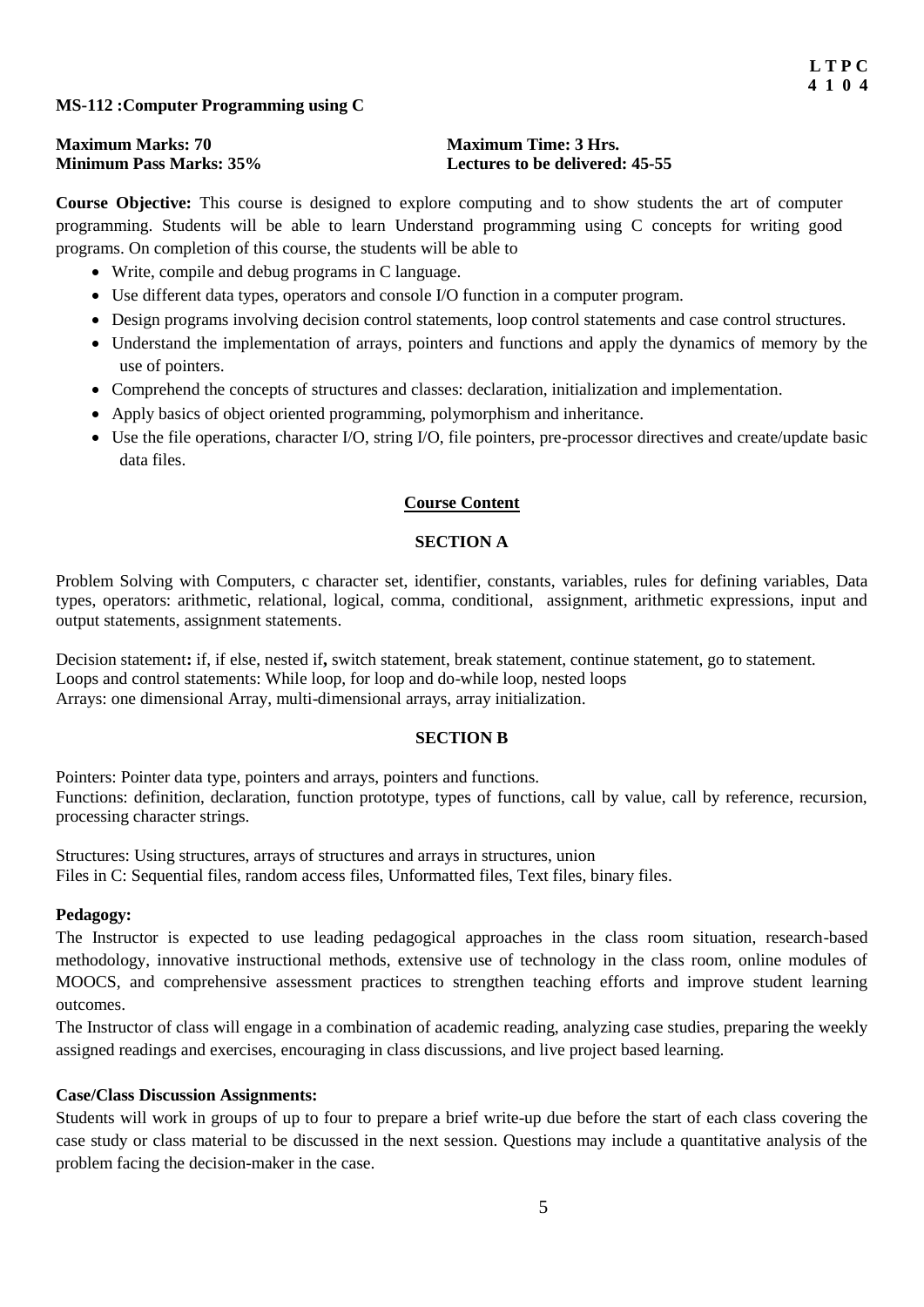Attendance will be taken at each class. Class participation is scored for each student for each class

**Text and Readings:** Students should focus on material presented in lectures. The text should be used to provide further explanation and examples of concepts and techniques discussed in the course:

- E. Balagurusamy, "Programming in C", Tata McGraw Hill.
- Kamthane, "Programming with ANSI and Turbo C", Pearson Education
- Rajaraman, V, "Fundamentals of Computers", PHI
- Kanetkar, "Let Us C", BPB Publications.

# **Scheme of Examination**

- English will be the medium of instruction and examination.
- Written Examinations will be conducted at the end of each Semester as per the Academic Calendar notified in advance
- Each course will carry 100 marks of which 30 marks shall be reserved for internal assessment and the remaining 70 marks for written examination to be held at the end of each semester.
- The duration of written examination for each paper shall be three hours.
- The minimum marks for passing the examination for each semester shall be 35% in aggregate as well as a minimum of 35% marks in the semester-end examination in each paper.
- A minimum of 75% of classroom attendance is required in each subject.

# **Instructions to the External Paper Setter**

The question paper will consist of three Sections: A, B and C. Sections A and B will have four questions each from the respective section of the syllabus and will carry 10.5 marks for each question. Section C will consist of 7-15 short answer type questions covering the entire syllabus uniformly and will carry a total of 28 marks.

- Candidates are required to attempt five questions in all, selecting two questions each from section A and B and compulsory question of section C.
- Use of non-programmable scientific calculator is allowed.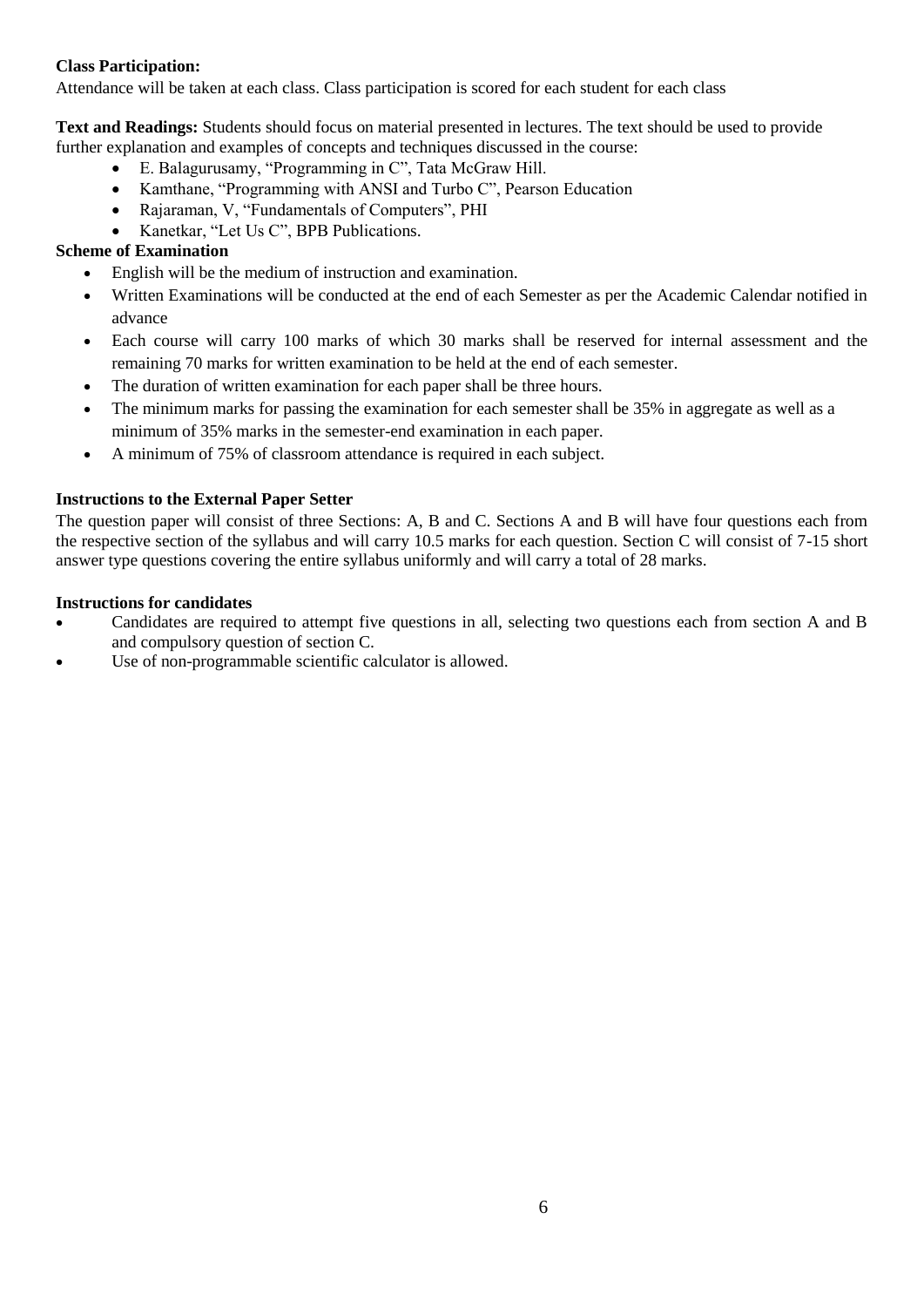### **MS-113 :Computer Organization and Architecture**

# **Maximum Marks: 70 Maximum Time: 3 Hrs.**<br>**Minimum Pass Marks: 35% Lectures to be delivered: 45**

# **Lectures to be delivered: 45-55**

**Course Objective:** This course will introduce students to the fundamental concepts underlying modern computer organization and architecture. On completion of this course, the students will be able to

- Understand the basics of computer hardware and how software interacts with computer hardware
- Analyze and evaluate computer performance
- Understand how computers represent and manipulate data
- Understand computer arithmetic and convert between different number systems
- Assemble a simple computer with hardware design including data format, instruction format, instruction set, addressing modes, bus structure, input/output, memory, Arithmetic/Logic unit, control unit, and data, instruction and address flow
- Use Boolean algebra as related to designing computer logic, through simple combinational and sequential logic circuits

#### **Course Content**

# **SECTION A**

Concepts about bits, bytes and word, Number System: Number conversions, Arithmetic operations, Integer and floating point representation. Character codes (ASCII, EBCDIC, BCD, 8421, Excess-3). Boolean expression -Minimization of Boolean expressions - Minterm - Maxterm - Sum of Products (SOP) - Product of Sums (POS) - Karnaugh map Minimization - Don't care conditions - Quine-McCluskey method of minimization.

Basic Gates, Combinational logic design: half-adder, full-adder, half-subtractor, full subtractor, binary parallel adder, Multiplexer/ Demultiplexer, decoder, encoder.

Sequential circuits: concept, flip-flops (D, RS, JK, JK-Master-Slave, T), counters (Ripple, Asynchronous, Synchronous, Decade, Mod-5), Instruction codes, Instruction formats, Instruction cycle, Addressing modes.

### **SECTION B**

Register Transfer Language, Arithmetic, Logic and Shift micro-operations, Arithmetic Logic Shift unit. Control Memory: Design of control unit, Microprogrammed and Hardwired control unit (overview only), Features of RISC and CISC.

Memory organization: Concepts of semiconductor memory, CPU- memory interaction, organization of memory modules, Cache memory and related mapping and replacement policies, Virtual memory. I/O organization: I/O interface, Modes of data transfer: Programmed I/O, Interrupt initiated I/O, DMA.

#### **Pedagogy:**

The Instructor is expected to use leading pedagogical approaches in the class room situation, research-based methodology, innovative instructional methods, extensive use of technology in the class room, online modules of MOOCS, and comprehensive assessment practices to strengthen teaching efforts and improve student learning outcomes.

The Instructor of class will engage in a combination of academic reading, analyzing case studies, preparing the weekly assigned readings and exercises, encouraging in class discussions, and live project based learning.

### **Case/Class Discussion Assignments:**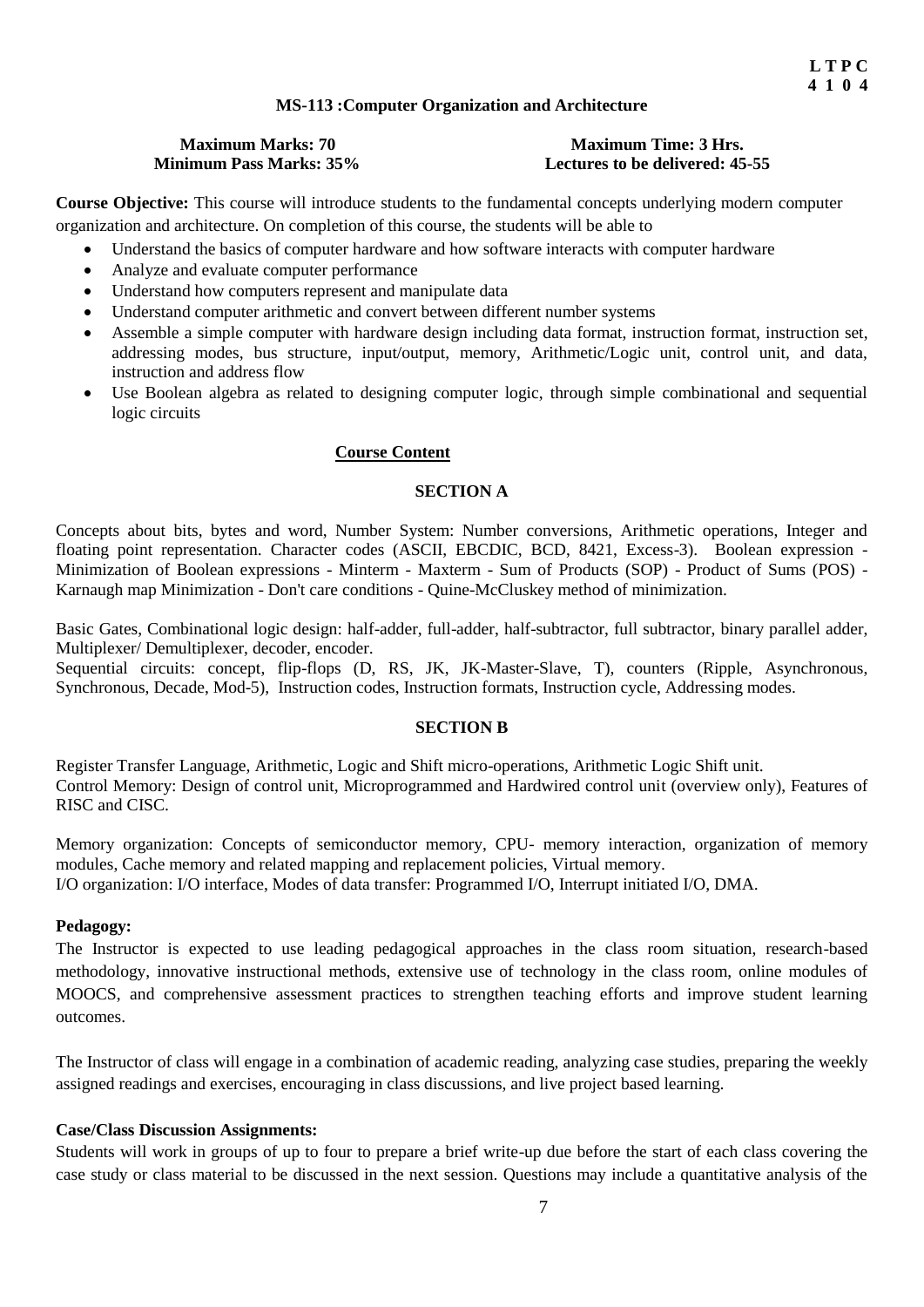problem facing the decision-maker in the case.

# **Class Participation:**

Attendance will be taken at each class. Class participation is scored for each student for each class

**Text and Readings:** Students should focus on material presented in lectures. The text should be used to provide further explanation and examples of concepts and techniques discussed in the course:

- M.M. Mano, "Computer System Architecture", Prentice-Hall of India.
- A.S.Tanenbaum, "Structured Computer Organisation", Prentice- Hall of India.
- William Stallings, "Computer Organization and Architecture", Pearson Education.

# **Scheme of Examination**

- English will be the medium of instruction and examination.
- Written Examinations will be conducted at the end of each Semester as per the Academic Calendar notified in advance
- Each course will carry 100 marks of which 30 marks shall be reserved for internal assessment and the remaining 70 marks for written examination to be held at the end of each semester.
- The duration of written examination for each paper shall be three hours.
- The minimum marks for passing the examination for each semester shall be 35% in aggregate as well as a minimum of 35% marks in the semester-end examination in each paper.
- A minimum of 75% of classroom attendance is required in each subject.

# **Instructions to the External Paper Setter**

The question paper will consist of three Sections: A, B and C. Sections A and B will have four questions each from the respective section of the syllabus and will carry 10.5 marks for each question. Section C will consist of 7-15 short answer type questions covering the entire syllabus uniformly and will carry a total of 28 marks.

- Candidates are required to attempt five questions in all, selecting two questions each from section A and B and compulsory question of section C.
- Use of non-programmable scientific calculator is allowed.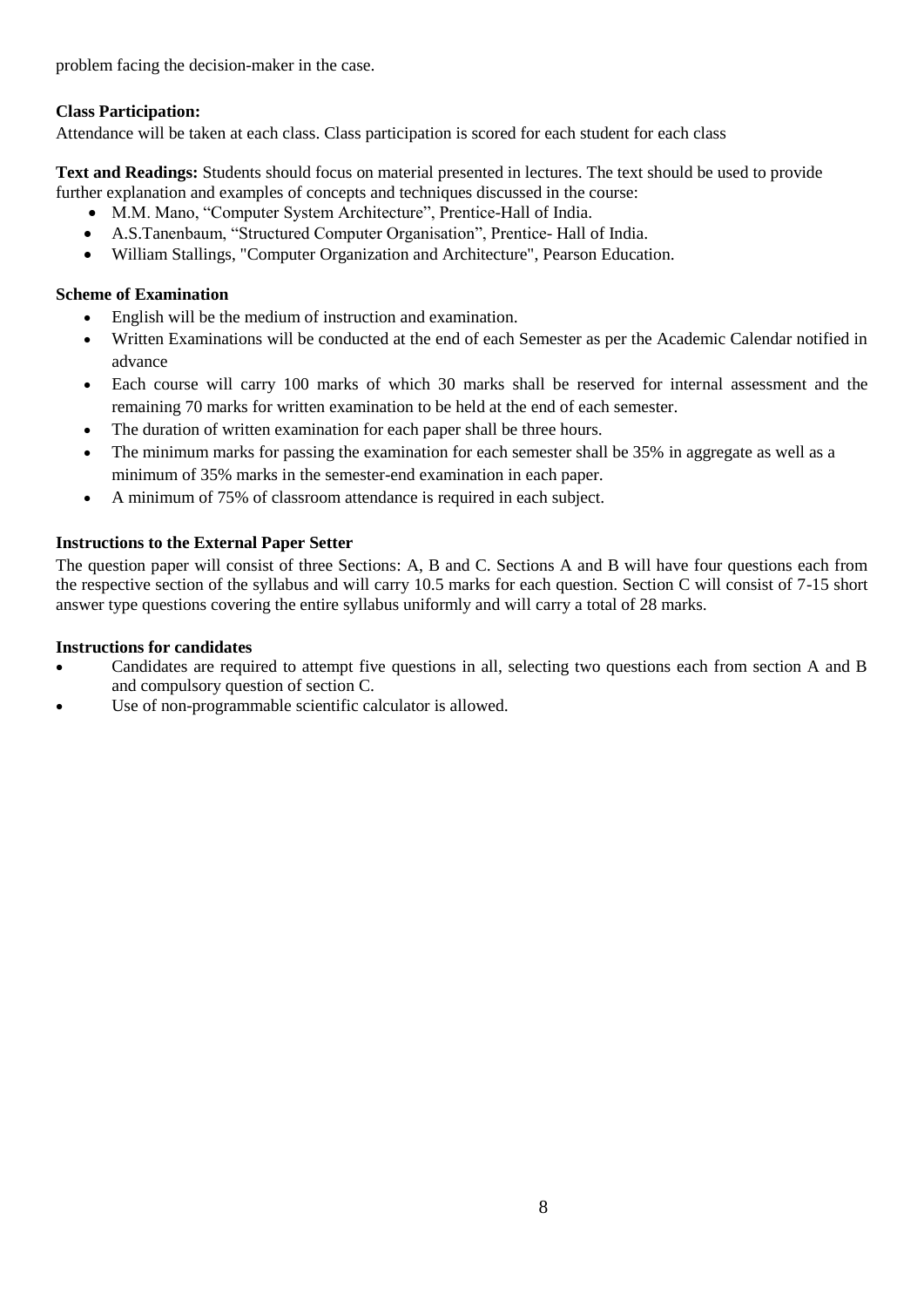# **MS-114 :Mathematical Foundation of Computer Science**

# **Maximum Marks: 70 Maximum Time: 3 Hrs.**<br>**Minimum Pass Marks: 35% Lectures to be delivered: 45**

# Lectures to be delivered: 45-55

**Course Objective:** The purpose of this course is to provide a clear understanding of the concepts that underlying fundamental concepts and tools in discrete mathematics with emphasis on their applications to computer science. It emphasizes mathematical definitions and proofs as well as applicable method. On completion of this course, the students will be able to

- Be familiar with the basic terminology of functions, relations, and sets and demonstrate knowledge of their associated operations.
- Master to solve advanced mathematical problems, apply various methods of mathematical proof, and communicate solutions in writing
- Master to comprehend advanced mathematics, and present the material orally and in writing
- Utilize the knowledge of computing and mathematics appropriate to the discipline.
- Evaluate mathematical principles and logic design

# **Course Content**

#### **SECTION A**

Logic: Propositions, Implications, Precedence of Logical Operators, translating English Sentences, System Specifications. Propositional Equivalences, Predicates and Quantifiers, Nested Quantifiers, Order of Quantifiers, Sets, Power Set, Set Operations, Functions, One-to-One Functions and Onto Functions, Inverse and Composition of Functions, Floor Function, Ceiling Function.

Algorithms, Searching Algorithms, Sorting, Growth of Functions, Big-O Notation, Big-Omega and Big-Theta Notation, Complexity of Algorithms, Mathematical Induction, The Basic of counting, The Pigeonhole Principle.

#### **SECTION B**

Recurrence Relations, solving recurrence relations, Divide and Conquer Algorithms and Recurrence Relations, Generating functions for sorting recurrence relations, Inclusion-Exclusion. Relations and their properties, n-any relations and their applications, representing relations, closure of relation, equivalence relations, partial ordering.

Graphs: Introduction, terminology, Representing Graphs and Graph Isomorphism, Connectivity, Euler and Hamiltonian Paths, Shortest Path Problems, Planar Graphs.

#### **Pedagogy:**

The Instructor is expected to use leading pedagogical approaches in the class room situation, research-based methodology, innovative instructional methods, extensive use of technology in the class room, online modules of MOOCS, and comprehensive assessment practices to strengthen teaching efforts and improve student learning outcomes.

The Instructor of class will engage in a combination of academic reading, analyzing case studies, preparing the weekly assigned readings and exercises, encouraging in class discussions, and live project based learning.

# **Case/Class Discussion Assignments:**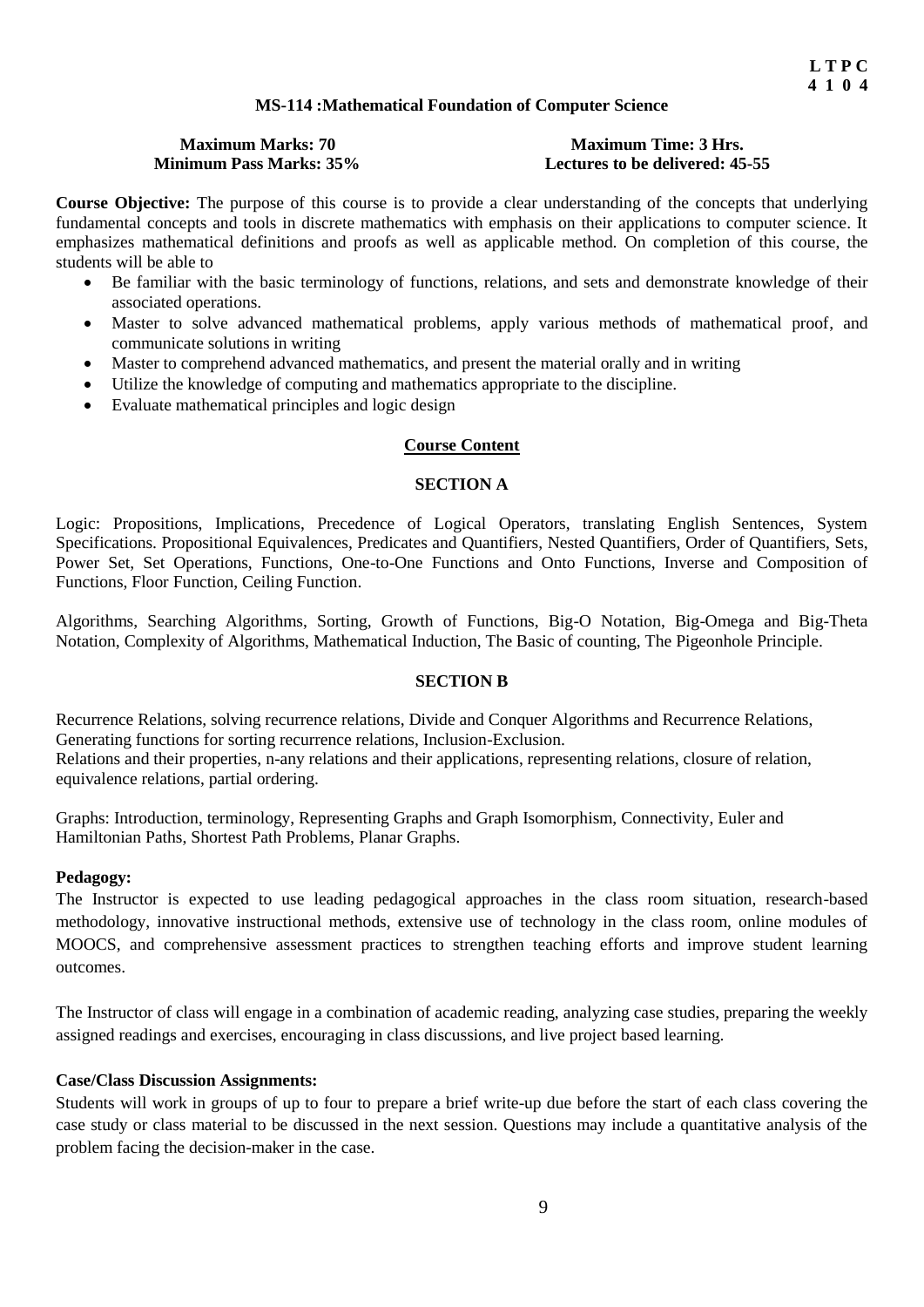Attendance will be taken at each class. Class participation is scored for each student for each class

**Text and Readings:** Students should focus on material presented in lectures. The text should be used to provide further explanation and examples of concepts and techniques discussed in the course:

- Rosen, K.H: Discrete Mathematics and Its Applications, TMH Publications.
- Discrete and Combinational Mathematics, Ralph P. Grimaldi, Pearson Education.
- Elements of Discrete Mathematics, C. L. Luie, TMH Publications.
- Discrete Mathematics, Richard Johnson, Baugh, Pearson Education.
- Discrete Mathematical Structures with Applications to Computer Science, J. P. Tremblay& R. P. Manohar, MGH Publications.
- Discrete Mathematical Structures, B.Kotman, R.C. Busbay, S.Ross, PHI.

# **Scheme of Examination**

- English will be the medium of instruction and examination.
- Written Examinations will be conducted at the end of each Semester as per the Academic Calendar notified in advance
- Each course will carry 100 marks of which 30 marks shall be reserved for internal assessment and the remaining 70 marks for written examination to be held at the end of each semester.
- The duration of written examination for each paper shall be three hours.
- The minimum marks for passing the examination for each semester shall be 35% in aggregate as well as a minimum of 35% marks in the semester-end examination in each paper.
- A minimum of 75% of classroom attendance is required in each subject.

# **Instructions to the External Paper Setter**

The question paper will consist of three Sections: A, B and C. Sections A and B will have four questions each from the respective section of the syllabus and will carry 10.5 marks for each question. Section C will consist of 7-15 short answer type questions covering the entire syllabus uniformly and will carry a total of 28 marks.

- Candidates are required to attempt five questions in all, selecting two questions each from section A and B and compulsory question of section C.
- Use of non-programmable scientific calculator is allowed.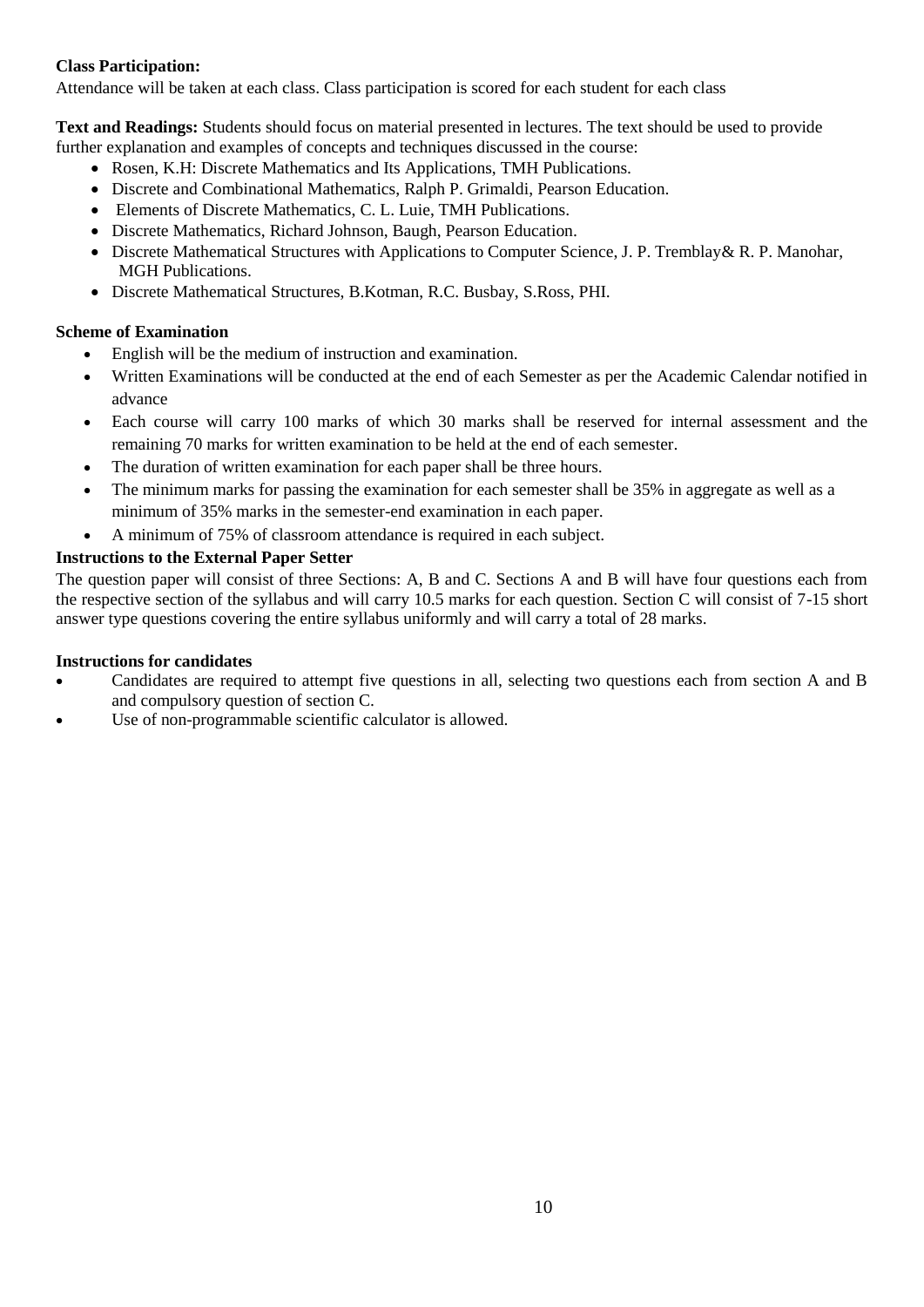# **MS-115 :Operating Systems**

#### **Maximum Marks: 70 Maximum Time: 3 Hrs. Minimum Pass Marks: 35% Lectures to be delivered: 45-55**

**Course Objective:** This course is designed to explore the unifying concept of the operating system as a collection of cooperating sequential processes. On completion of this course, the students will be able to

- Learn the mechanisms of OS to handle processes and threads and their communication Use different data types, operators and console I/O function in a computer program.
- Learn the mechanisms involved in memory management in contemporary OS.
- Gain knowledge on distributed operating system concepts that includes architecture, deadlock detection algorithms and agreement protocols.
- Understand different approaches to memory management.
- Understand the structure and organization of the file system

# **Course Content**

# **SECTION A**

Introduction to Operating System: Definition, Types of Operating system, Operating system components, Operating system services.

Process Management: Process concept, Process cs. threads, CPU scheduling criteria, Scheduling algorithms, and Algorithm evaluation

Deadlocks: Deadlock characterization, Methods for handling deadlocks, Deadlock prevention, avoidance, detection and recovery.

File Management: File concept, Access methods, directory structure, Allocation methods – contiguous, linked and indexed.

# **SECTION B**

Memory Management: Background, logical vs. physical address space, Contiguous memory management schemes using Multi partition memory allocation using fixed number of tasks and variable number of tasks, paging and segmentation.

Virtual Memory management: Concept, demand paging and demand segmentation.

Mass storage structure: Disk structure, disk scheduling algorithms.

Protection: Goals of protection, Access matrix.

Security: Security problem, Program threats, system threats, User Authentication, Cryptography.

# **Pedagogy:**

The Instructor is expected to use leading pedagogical approaches in the class room situation, research-based methodology, innovative instructional methods, extensive use of technology in the class room, online modules of MOOCS, and comprehensive assessment practices to strengthen teaching efforts and improve student learning outcomes.

The Instructor of class will engage in a combination of academic reading, analyzing case studies, preparing the weekly assigned readings and exercises, encouraging in class discussions, and live project based learning.

# **Case/Class Discussion Assignments:**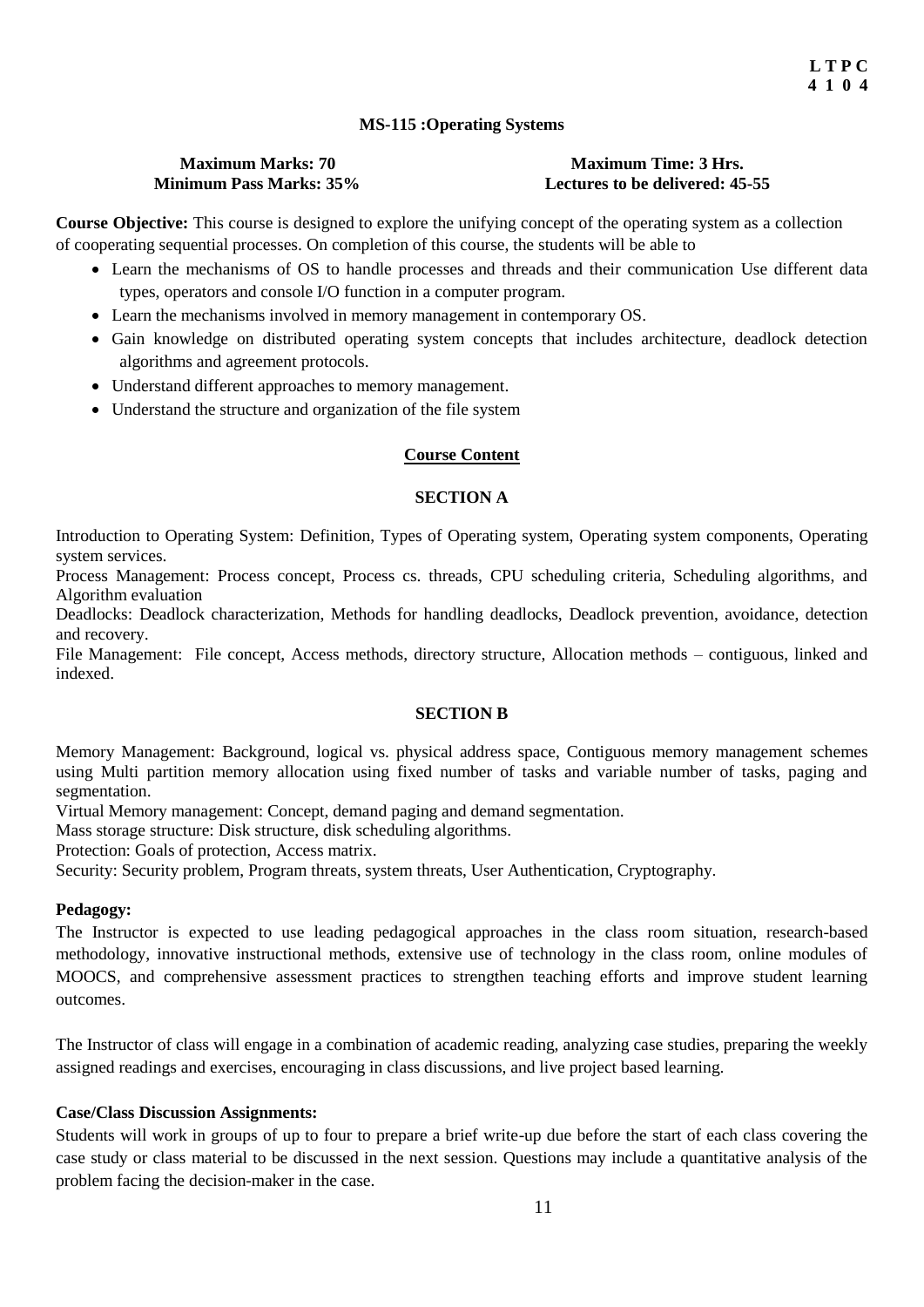Attendance will be taken at each class. Class participation is scored for each student for each class

**Text and Readings:** Students should focus on material presented in lectures. The text should be used to provide further explanation and examples of concepts and techniques discussed in the course:

# **Text Book:**

- Silberschatz and Galvin, "Operating System Concepts", Addison-Wesley publishing.
- Nutt Gary, "Operating Systems" Addison Wesley Publication.
- Hansen, Per Brinch, "Operating System Principles", Prentice-Hall.
- N. Haberman, "Introduction to Operating System Design", Galgotia Publications.
- Hansen, Per Brich, "The Architecture of Concurrent Programs", PHI.
- Shaw, "Logical Design of Operating System", PHI.

# **Scheme of Examination**

- English will be the medium of instruction and examination.
- Written Examinations will be conducted at the end of each Semester as per the Academic Calendar notified in advance
- Each course will carry 100 marks of which 30 marks shall be reserved for internal assessment and the remaining 70 marks for written examination to be held at the end of each semester.
- The duration of written examination for each paper shall be three hours.
- The minimum marks for passing the examination for each semester shall be 35% in aggregate as well as a minimum of 35% marks in the semester-end examination in each paper.
- A minimum of 75% of classroom attendance is required in each subject.

# **Instructions to the External Paper Setter**

The question paper will consist of three Sections: A, B and C. Sections A and B will have four questions each from the respective section of the syllabus and will carry 10.5 marks for each question. Section C will consist of 7-15 short answer type questions covering the entire syllabus uniformly and will carry a total of 28 marks.

- Candidates are required to attempt five questions in all, selecting two questions each from section A and B and compulsory question of section C.
- Use of non-programmable scientific calculator is allowed.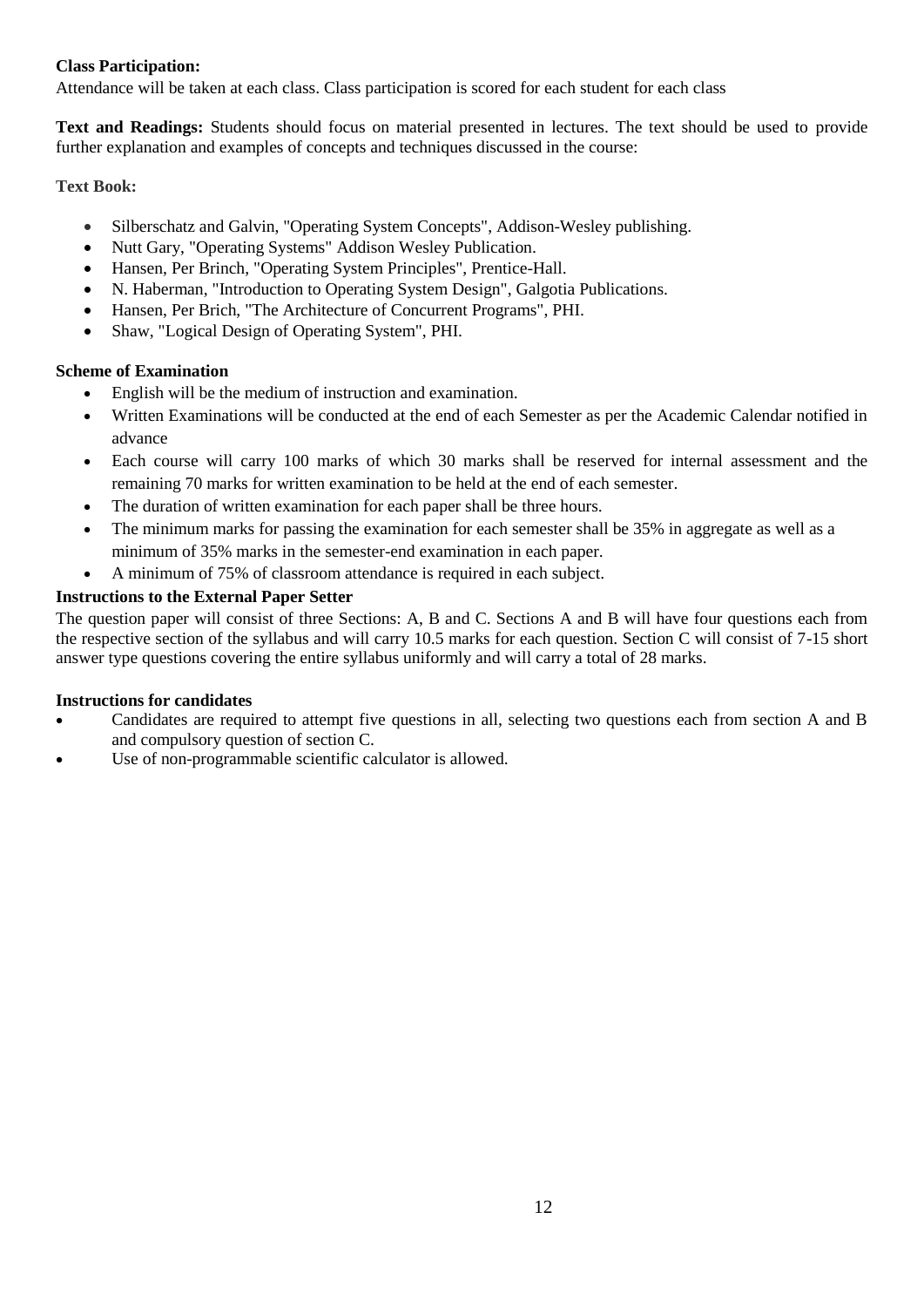# **MS-116 : Programming Lab-I**

**Maximum Marks: 100\* Max. Time: 3 Hrs.**<br>**Minimum Pass Marks: 35%** Practical sessions to be con

# Practical sessions to be conducted: 60-70

This laboratory course will mainly comprise of exercises based on subject MS-112: Computer Programming Using C.

\*Maximum Marks for Continuous Assessment: 30 Maximum Marks for University Examination: 70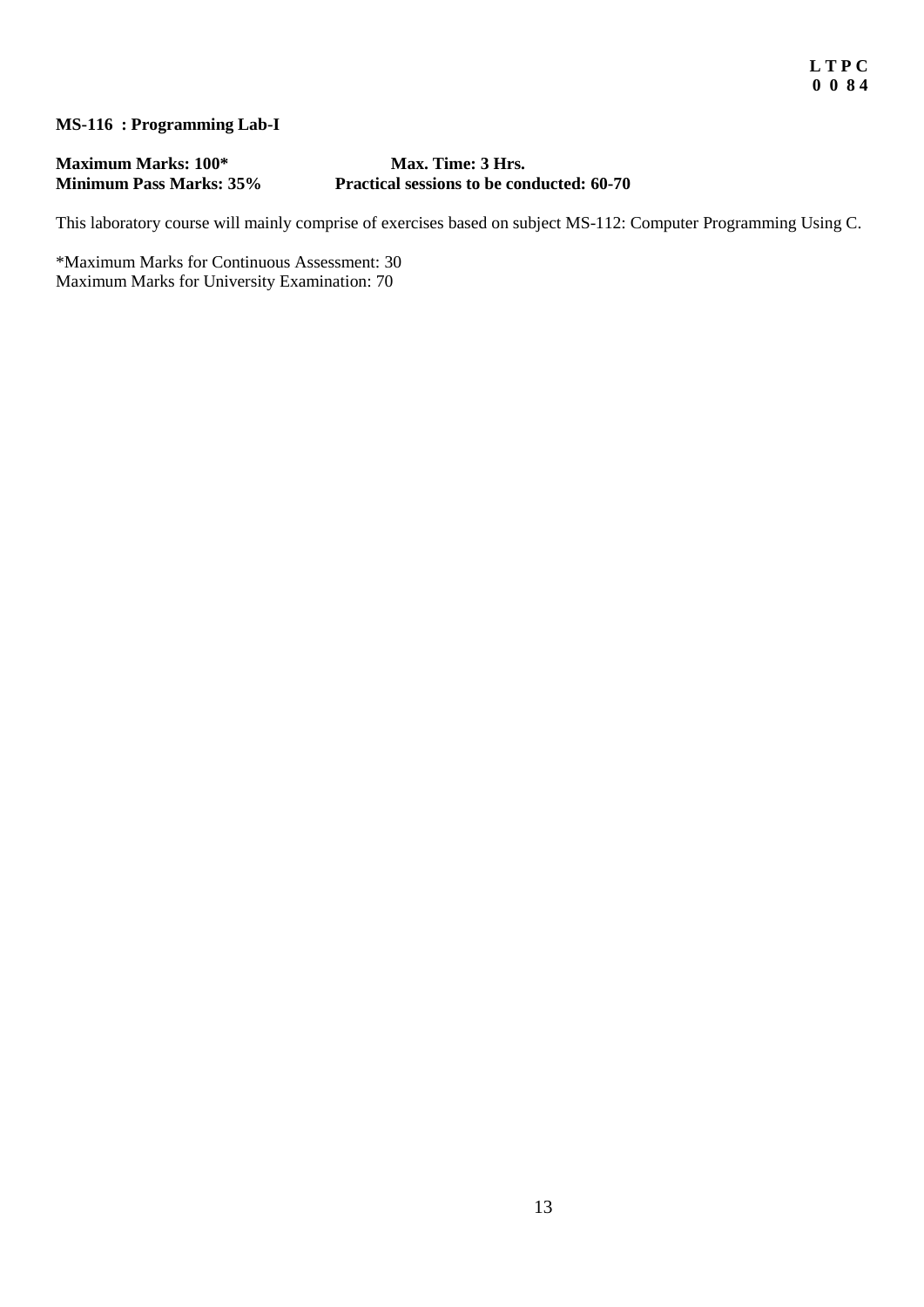#### **MS-121 : Object Oriented Programming Using C++ Maximum Marks: 70 Maximum Time: 3 Hrs.**<br> **Minimum Pass Marks: 35% Lectures to be delivered** Lectures to be delivered: 45-55

**Course Objective:** This course is designed to explore computing and to show students the art of computer programming. Students will be able to learn Understand object oriented programming and advanced C++ concepts for writing good programs. On completion of this course, the students will be able to

- Write, compile and debug programs in C++language.
- Use different data types, operators and console I/O function in a computer program.
- Design programs involving decision control statements, loop control statements and case control structures.
- Understand the implementation of arrays, pointers and functions and apply the dynamics of memory by the use of pointers.
- Comprehend the concepts of structures and classes: declaration, initialization and implementation.
- Apply basics of object oriented programming, polymorphism and inheritance.
- Use the file operations, character I/O, string I/O, file pointers, pre-processor directives and create/update basic data files.

# **Course Content**

# **SECTION A**

Evolution of OOP: Procedure Oriented Programming, OOP Paradigm, Advantages and disadvantages of OOP over its predecessor paradigms. Characteristics of Object Oriented Programming.

Introduction to C++: Identifier, Keywords, Constants. Operators: Arithmetic, relational, logical, conditional and assignment. Size of operator, Operator precedence and associativity. Type conversion, Variable declaration, expressions, statements, manipulators. Input and output statements, stream I/O, Conditional and Iterative statements, breaking control statements. Storage Classes, Arrays, Arrays as Character Strings, Structures, Unions, Bit fields, Enumerations and User defined types.

Pointers: Pointer Operations, Pointer Arithmetic, Pointers and Arrays, Multiple indirections, Pointer to functions. Functions: Prototyping, Definition and Call, Scope Rules. Parameter Passing by value, by address and by reference, Functions returning references, Const functions, recursion, function overloading, Default Arguments, Const arguments, Pre-processor, Type casting.

#### **SECTION B**

Classes and Objects: Class Declaration and Class Definition, Defining member functions, making functions inline, Nesting of member functions, Members access control. THIS pointer. Objects: Object as function arguments, array of objects, functions returning objects, Const member. Static data members and Static member functions, Friend functions and Friend classes.

Constructors: properties, types of constructors, Dynamic constructors, multiple constructors in classes. Destructors: Properties, Virtual destructors. Destroying objects, Rules for constructors and destructors. Array of objects. Dynamic memory allocation using new and delete operators, Nested and container classes, Scopes: Local, Global, Namespace and Class.

Inheritance: Defining derived classes, inheriting private members, single inheritance, types of derivation, function redefining, constructors in derived class, Types of inheritance, Types of base classes, Code Reusability. Polymorphism: Methods of achieving polymorphic behavior.

Operator overloading: overloading binary operator, overloading unary operators, rules for operator overloading, operator overloading using friend function. Function overloading: early binding, Polymorphism with pointers, virtual functions, late binding, pure virtual functions and abstract base class. Difference between function overloading, redefining, and overriding.

Templates: Generic Functions and Generic Classes, Overloading of template functions. Exception Handling catching class types, handling derived class exceptions, catching exceptions, restricting exception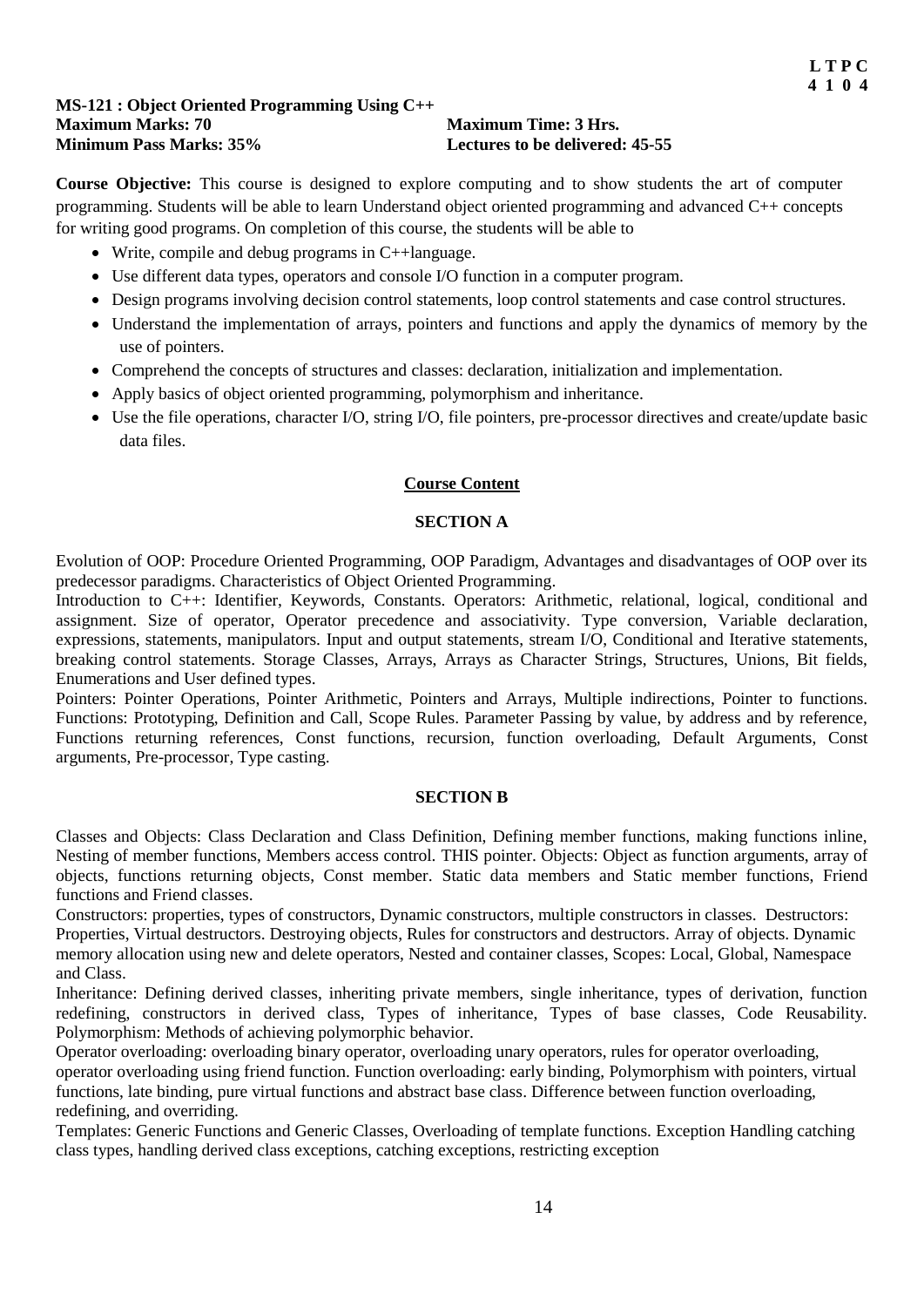# **Pedagogy:**

The Instructor is expected to use leading pedagogical approaches in the class room situation, research-based methodology, innovative instructional methods, extensive use of technology in the class room, online modules of MOOCS, and comprehensive assessment practices to strengthen teaching efforts and improve student learning outcomes.

The Instructor of class will engage in a combination of academic reading, analyzing case studies, preparing the weekly assigned readings and exercises, encouraging in class discussions, and live project based learning.

# **Case/Class Discussion Assignments:**

Students will work in groups of up to four to prepare a brief write-up due before the start of each class covering the case study or class material to be discussed in the next session. Questions may include a quantitative analysis of the problem facing the decision-maker in the case.

# **Class Participation:**

Attendance will be taken at each class. Class participation is scored for each student for each class

**Text and Readings:** Students should focus on material presented in lectures. The text should be used to provide further explanation and examples of concepts and techniques discussed in the course:

- Herbert Schildt, "The Complete Reference C++", Tata McGraw-Hill.
- Deitel and Deitel, "C++ How to Program", Pearson Education.
- Robert Lafore, "Object Oriented Programming in C++", Galgotia Publications.
- BjarneStrautrup, "The C++ Programming Language", Addition- Wesley Publication Co.
- Stanley B. Lippman, JoseeLajoie, "C++ Primer", Pearson Education.
- E. Balagurusamy, "Object Oriented Programming with C++", Tata McGraw-Hill.

# **Scheme of Examination**

- English will be the medium of instruction and examination.
- Written Examinations will be conducted at the end of each Semester as per the Academic Calendar notified in advance
- Each course will carry 100 marks of which 30 marks shall be reserved for internal assessment and the remaining 70 marks for written examination to be held at the end of each semester.
- The duration of written examination for each paper shall be three hours.
- The minimum marks for passing the examination for each semester shall be 35% in aggregate as well as a minimum of 35% marks in the semester-end examination in each paper.
- A minimum of 75% of classroom attendance is required in each subject.

# **Instructions to the External Paper Setter**

The question paper will consist of three Sections: A, B and C. Sections A and B will have four questions each from the respective section of the syllabus and will carry 10.5 marks for each question. Section C will consist of 7-15 short answer type questions covering the entire syllabus uniformly and will carry a total of 28 marks.

- Candidates are required to attempt five questions in all, selecting two questions each from section A and B and compulsory question of section C.
- Use of non-programmable scientific calculator is allowed.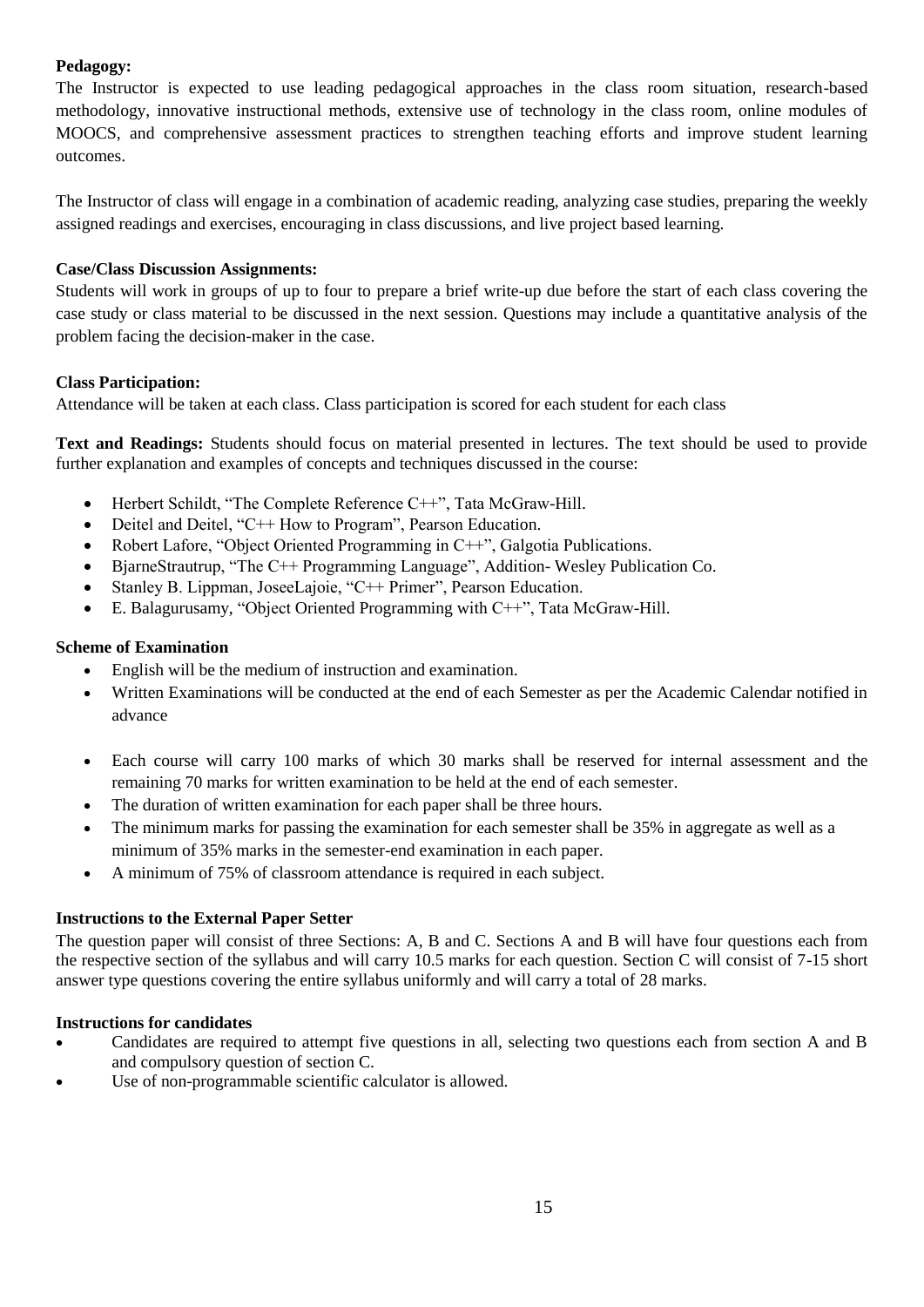# **MS-122 :Data and File Structures**

# **Maximum Marks: 70 Maximum Time: 3 Hrs.**

**Minimum Pass Marks: 35% Lectures to be delivered: 45-55**

**Course Objective:** This course is designed to explore computing and to show students the art of practical implementation and usage of Algorithms and Data Structures. On completion of this course, the students will be able to

- Be familiar with basic data structure of algorithms.
- Design and analyze programming problem statements
- Choose appropriate data structures and algorithms and use it to design algorithms for a specific problem.
- Handle operations like searching, insertion, deletion and traversing mechanism
- Come up with analysis of efficiency and proofs of correctness

#### **Course Content**

#### **SECTION A**

Data Structure: Introduction to data structure and algorithm, Algorithm analysis: Time space trade off algorithms and Big O notation. Arrays: Introduction, one dimensional and multidimensional arrays, memory representation of arrays, operations on arrays, sparse arrays and sparse matrices and their implementation, Advantages and limitation of arrays. Stacks: Introduction; Operation on stacks; Implementation of stacks, Application of stacks: matching parenthesis, evaluation of arithmetic expressions, conversion from infix to postfix, recursion.

Queues: Introduction, operation on queues, circular queue, memory representation of queues, dequeues, priority queues, application of queues.

Linked List: Introduction; operation on linked list, circular linked list, doubly linked list, header linked list, implementation of linked list, application of linked lists.

Trees: Introduction; Binary Tree; Threaded Binary Trees; Binary Search Tree; Balanced Trees; B-Trees; Heap

#### **SECTION B**

Graphs: Introduction Graph: Graph terminology, Memory Representation of Graphs: adjacency matrix representation of graphs, adjacency list or linked representation of graphs, Operations performed on graphs, Application of graphs Sorting: Selection Sort, Insertion Sort, Merge Sort, Bucket Sort, Radix Sort, Quick Sort and Heap Sort Hashing: Hashing techniques; Collision resolution; Deleting items from a hash table; Application of hashing File Organization: Introduction, External Storage Device: Sequential Access Storage Device (SASD), Direct Access Storage Device (DASD) Sequential File Organization: processing sequential files, operations on sequential files, advantages and disadvantages of sequential file organization Direct File Organization: introduction, processing of direct files, advantages and disadvantages of direct organization Indexed Sequential Organization: introduction, processing of indexed sequential files, advantages and disadvantages of indexed sequential organization

#### **Pedagogy:**

The Instructor is expected to use leading pedagogical approaches in the class room situation, research-based methodology, innovative instructional methods, extensive use of technology in the class room, online modules of MOOCS, and comprehensive assessment practices to strengthen teaching efforts and improve student learning outcomes.

The Instructor of class will engage in a combination of academic reading, analyzing case studies, preparing the weekly assigned readings and exercises, encouraging in class discussions, and live project based learning.

# **Case/Class Discussion Assignments:**

Students will work in groups of up to four to prepare a brief write-up due before the start of each class covering the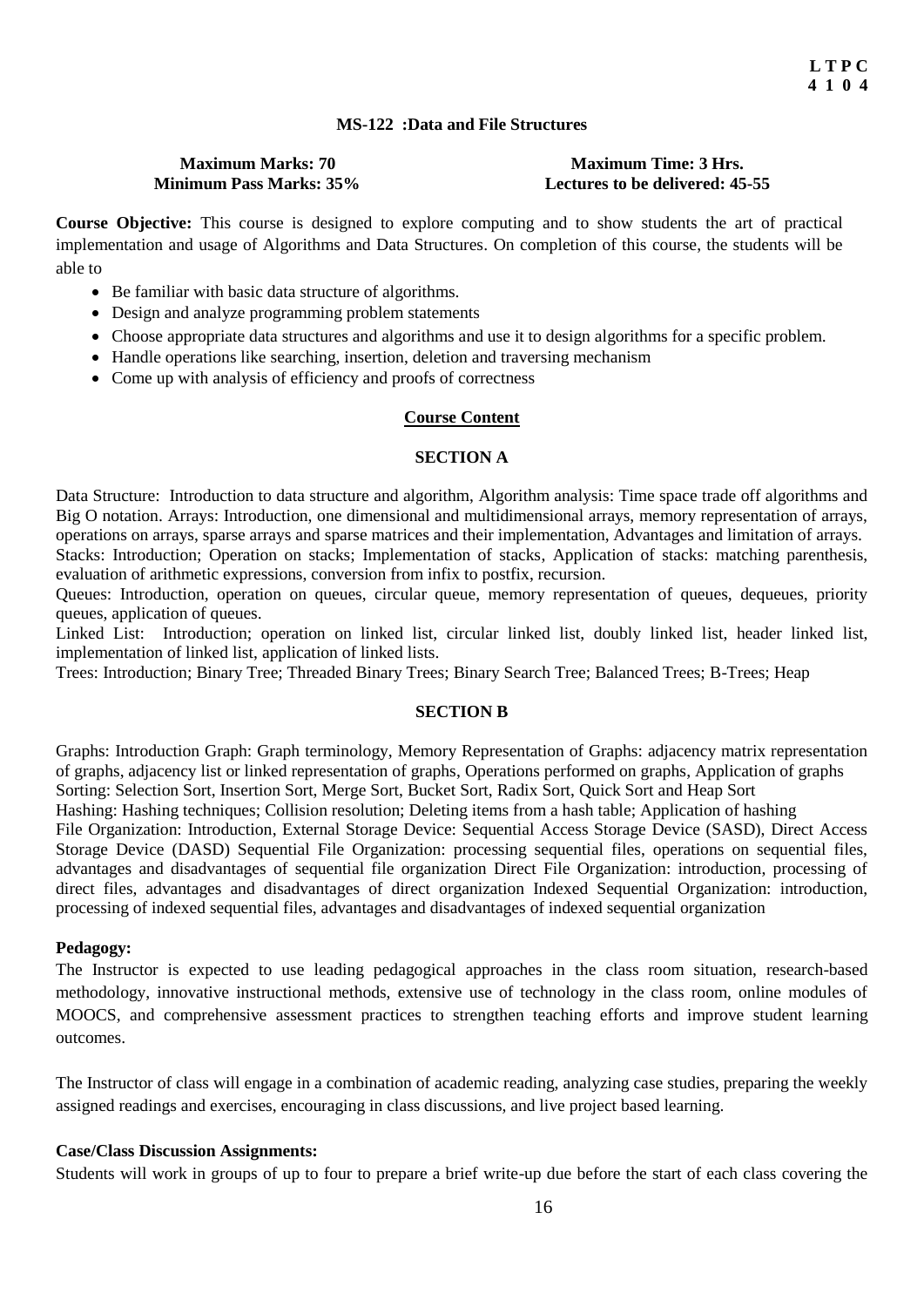case study or class material to be discussed in the next session. Questions may include a quantitative analysis of the problem facing the decision-maker in the case.

# **Class Participation:**

Attendance will be taken at each class. Class participation is scored for each student for each class

**Text and Readings:** Students should focus on material presented in lectures. The text should be used to provide further explanation and examples of concepts and techniques discussed in the course:

- A. Tanenbaum, Y. Lanhgsam and A.J. Augenstein, "Data Structures Using C", PHI.
- Loomis, Marry,"Data Management and File Structures", PHI
- Seymour Lipschultz, "Theory and Practice of Data Structures", McGraw-Hill.
- E. Horowitz and S. Sahni, "Data Structures with Pascal", Galgotia.
- M. J. Folk, B. Zoellick, G Riccardi, "File Structures", Pearson Education.

# **Scheme of Examination**

- English will be the medium of instruction and examination.
- Written Examinations will be conducted at the end of each Semester as per the Academic Calendar notified in advance
- Each course will carry 100 marks of which 30 marks shall be reserved for internal assessment and the remaining 70 marks for written examination to be held at the end of each semester.
- The duration of written examination for each paper shall be three hours.
- The minimum marks for passing the examination for each semester shall be 35% in aggregate as well as a minimum of 35% marks in the semester-end examination in each paper.
- A minimum of 75% of classroom attendance is required in each subject.

# **Instructions to the External Paper Setter**

The question paper will consist of three Sections: A, B and C. Sections A and B will have four questions each from the respective section of the syllabus and will carry 10.5 marks for each question. Section C will consist of 7-15 short answer type questions covering the entire syllabus uniformly and will carry a total of 28 marks.

- Candidates are required to attempt five questions in all, selecting two questions each from section A and B and compulsory question of section C.
- Use of non-programmable scientific calculator is allowed.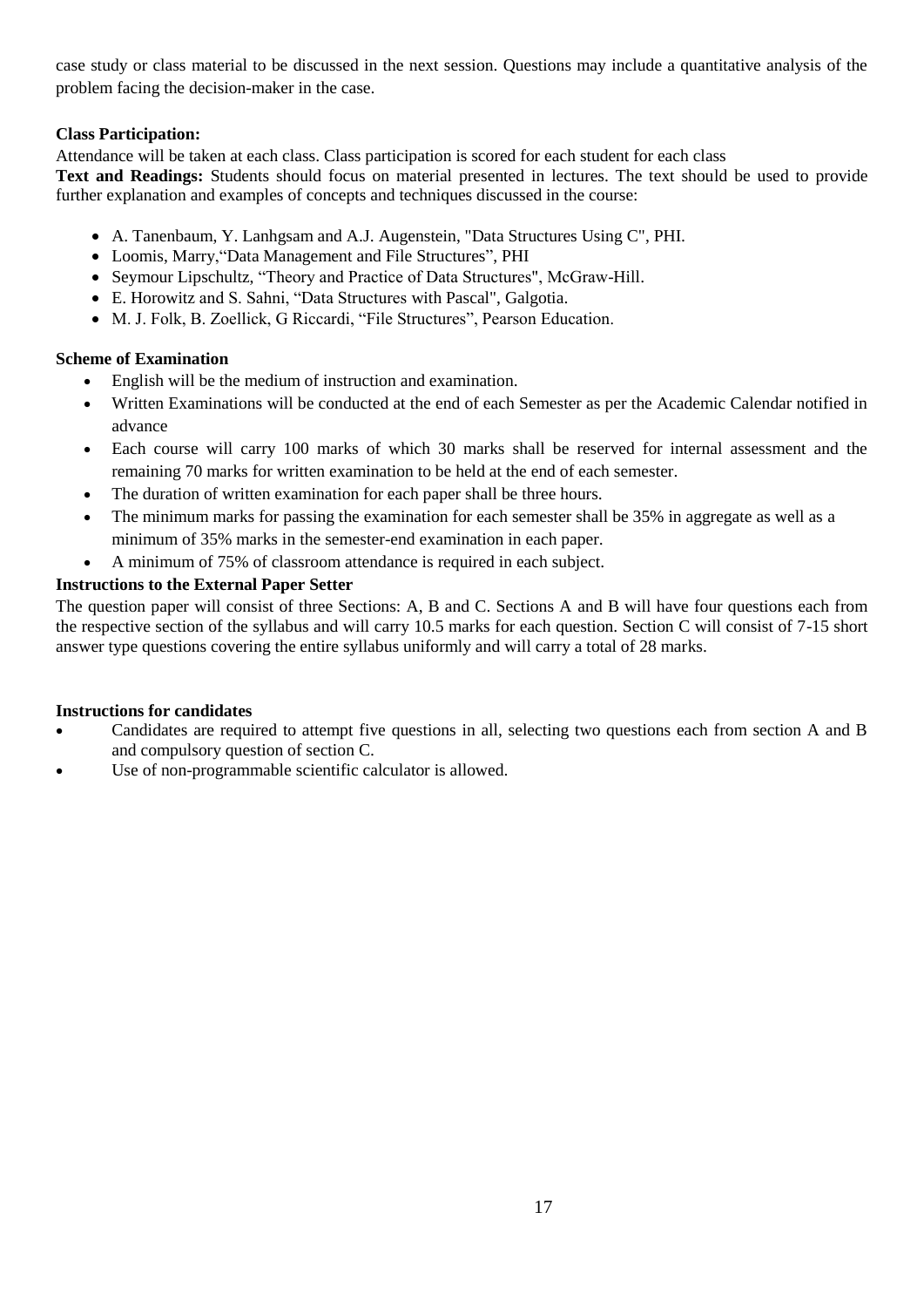#### **MS-123 : Visual Basic**

# **Maximum Marks: 70**<br>**Minimum Pass Marks: 35%** Maximum Time: 3 Hrs.<br>Lectures to

# Lectures to be delivered: 45-55

**Course Objective:** This course is designed to explore computing and to show students the art of computer programming using Visual BASIC.NET. The main emphasis of this course is on the fundamentals of structured design, development, testing, implementation, and documentation. On completion of this course, the students will be able to

- Design, create, build, and debug Visual Basic applications.
- Explore Visual Basic's Integrated Development Environment (IDE).
- Write and apply decision structures for determining different operations.
- Understand and identify the fundamental concepts of object-oriented programming.
- Perform tests, resolve defects and revise existing code.

# **Course Content**

# **SECTION A**

Introduction to Visual Basic: Creating User Interfaces with Windows Common Controls, Creating Menus for Programs, Advance Design Features, Working with Collections, Creating Classes in a Program, Working with Active Data Objects.

Working with forms, drawing with VB, Multiple document interface, basic Active X controls, advanced active X controls.

Extending the Capabilities of Visual Basic: - Declaring and using External Functions,

Creating ActiveX Control with Visual Basic

Communicating with Other Programs**:** Using ActiveX Server, Creating ActiveX Client Applications.

# **SECTION B**

Integrating Visual Basic with the Internet: - Writing Internet Application with Visual Basic, Web Browsing objects, using document object, Active Server Pages, using web browser controls, using history objects.

Creating Database Applications: - Accessing Data with Data Control Using visual data manager, validating data, selected data with SQL, advanced data bound controls, active data objects, ADO data objects.

# **Pedagogy:**

The Instructor is expected to use leading pedagogical approaches in the class room situation, research-based methodology, innovative instructional methods, extensive use of technology in the class room, online modules of MOOCS, and comprehensive assessment practices to strengthen teaching efforts and improve student learning outcomes.

The Instructor of class will engage in a combination of academic reading, analyzing case studies, preparing the weekly assigned readings and exercises, encouraging in class discussions, and live project based learning.

# **Case/Class Discussion Assignments:**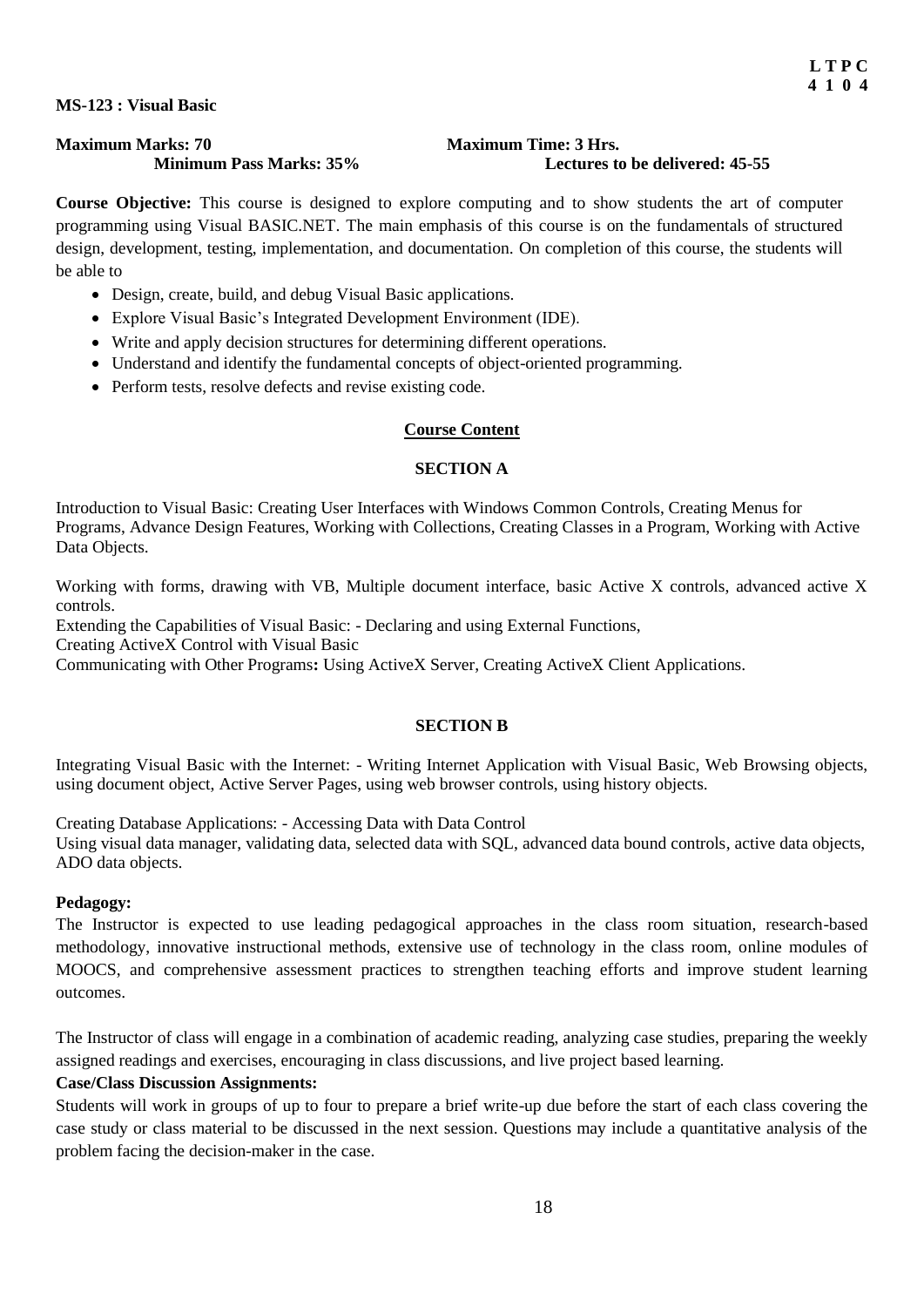Attendance will be taken at each class. Class participation is scored for each student for each class **Text and Readings:** Students should focus on material presented in lectures. The text should be used to provide further explanation and examples of concepts and techniques discussed in the course:

# **Text Book:**

- Visual Basic 6: The Complete Reference, Noel Jerke, Osborne Publications.
- Mastering Visual basic 6.0 by BPB Publications
- Mastering Visual Basic 6.0 by Petroutsos.
- Visual Basic 6 Complete by Sybex.
- Mastering Database Programming with Visual Basic 6 by Petroutsos

# **Scheme of Examination**

- English will be the medium of instruction and examination.
- Written Examinations will be conducted at the end of each Semester as per the Academic Calendar notified in advance
- Each course will carry 100 marks of which 30 marks shall be reserved for internal assessment and the remaining 70 marks for written examination to be held at the end of each semester.
- The duration of written examination for each paper shall be three hours.
- The minimum marks for passing the examination for each semester shall be 35% in aggregate as well as a minimum of 35% marks in the semester-end examination in each paper.
- A minimum of 75% of classroom attendance is required in each subject.

# **Instructions to the External Paper Setter**

The question paper will consist of three Sections: A, B and C. Sections A and B will have four questions each from the respective section of the syllabus and will carry 10.5 marks for each question. Section C will consist of 7-15 short answer type questions covering the entire syllabus uniformly and will carry a total of 28 marks.

- Candidates are required to attempt five questions in all, selecting two questions each from section A and B and compulsory question of section C.
- Use of non-programmable scientific calculator is allowed.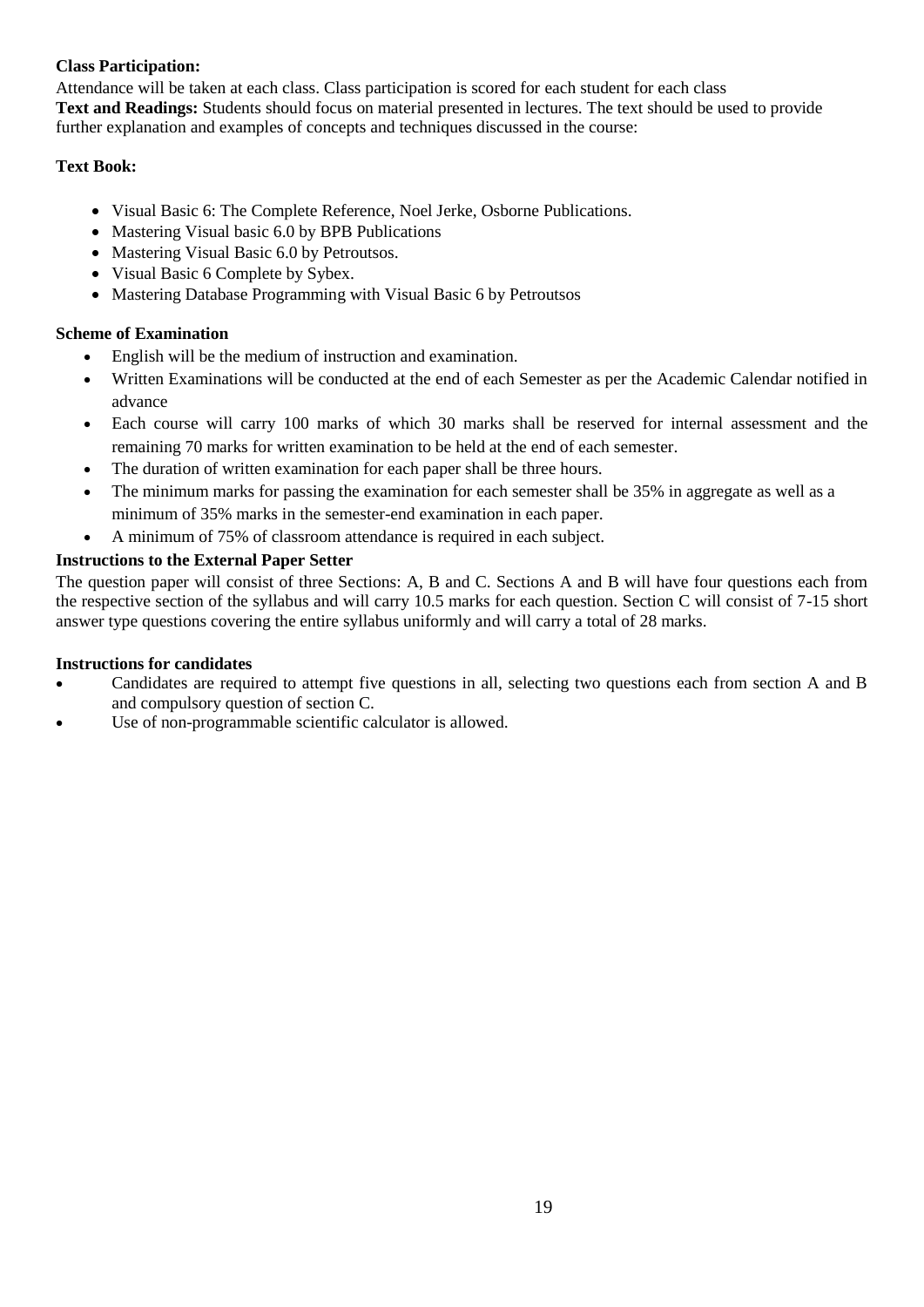#### **MS-124 : RDBMS and Oracle**

| <b>Maximum Marks: 70</b>       |  |  |  |  |  |  |
|--------------------------------|--|--|--|--|--|--|
| <b>Minimum Pass Marks: 35%</b> |  |  |  |  |  |  |

#### **Maximum Time: 3 Hrs.** Lectures to be delivered: 45-55

**Course Objective:** This course is designed to explore computing and to show students the art of design and creation of relational databases. On completion of this course, the students will be able to

- Gain the knowledge and understanding of Database analysis and design.
- Understand the use of Structured Query Language(SQL) and learn SQL syntax.
- Gain the knowledge of the processes of Database Development and Administration using SQL and PL/SQL.
- Understand the functional dependencies and design of the database
- Understand the concept of Transaction and Query processing

#### **Course Content**

#### **SECTION A**

Introduction: Database Approach, Characteristics of a Database Approach, Database System Environment. Roles in Database Environment: Database Administrators, Database Designers, End Users, Application Developers. Database Management Systems: Definition, Characteristics, Advantages of Using DBMS Approach, Classification of DBMSs. Architecture: Data Models, Database Schema and Instance, Three Schema Architecture, Data Independence – Physical and Logical data Independence. Database Conceptual Modelling by E-R model: Concepts, Entities and Entity Sets, Attributes, Mapping Constraints, E-R Diagram, Weak Entity Sets, Strong Entity Sets.

Relational Data Model: Concepts and Terminology. Constraints: Integrity Constraints, Entity and Referential Integrity constraints, Keys: Super Keys, Candidate Keys, Primary Keys, Secondary Keys and Foreign Keys. Relational Algebra: Basic Operations, Additional Operations, Example Queries. Relational Calculus: Tuple and Domain Relational Calculus, Example Queries.

Database Design: Problems of Bad Database Design. Normalization: Functional Dependency, Full Functional Dependency, Partial Dependency, Transitive Dependency, Normal Forms– 1NF, 2NF, 3NF, BCNF, Multi-valued Dependency, Join Dependency and Higher Normal Forms- 4NF, 5NF.

#### **SECTION B**

Transaction Processing Systems: Batch, On-line, Real time, Transaction ACID Properties.Database Protection: Security Issues, Discretionary Access Control-Granting and Revoking Privileges. Database Concurrency: Problems of Concurrent Databases, Serializability and Recoverability, Concurrency Control Methods-Two Phase Locking, Time Stamping. Database Recovery: Recovery Concepts, Recovery Techniques-Deferred Update, Immediate Update, Shadow Paging. Overview of the following: Data Mining, Data Warehousing and OLAP, Mobile Databases, Multimedia Databases, Temporal Database, Spatial Database.Technical Introduction to Oracle: Structure of Oracle, Background Processes. Data Objects: Tables, Views, Synonyms, Indexes, Snapshots, Sequences, Creation and Manipulation of Data Objects. SQL Queries. Applying Integrity Constraints. Functions, Procedures and Packages. Using Cursors and Triggers.

#### **Pedagogy:**

The Instructor is expected to use leading pedagogical approaches in the class room situation, research-based methodology, innovative instructional methods, extensive use of technology in the class room, online modules of MOOCS, and comprehensive assessment practices to strengthen teaching efforts and improve student learning outcomes.

The Instructor of class will engage in a combination of academic reading, analyzing case studies, preparing the weekly assigned readings and exercises, encouraging in class discussions, and live project based learning.

#### **Case/Class Discussion Assignments:**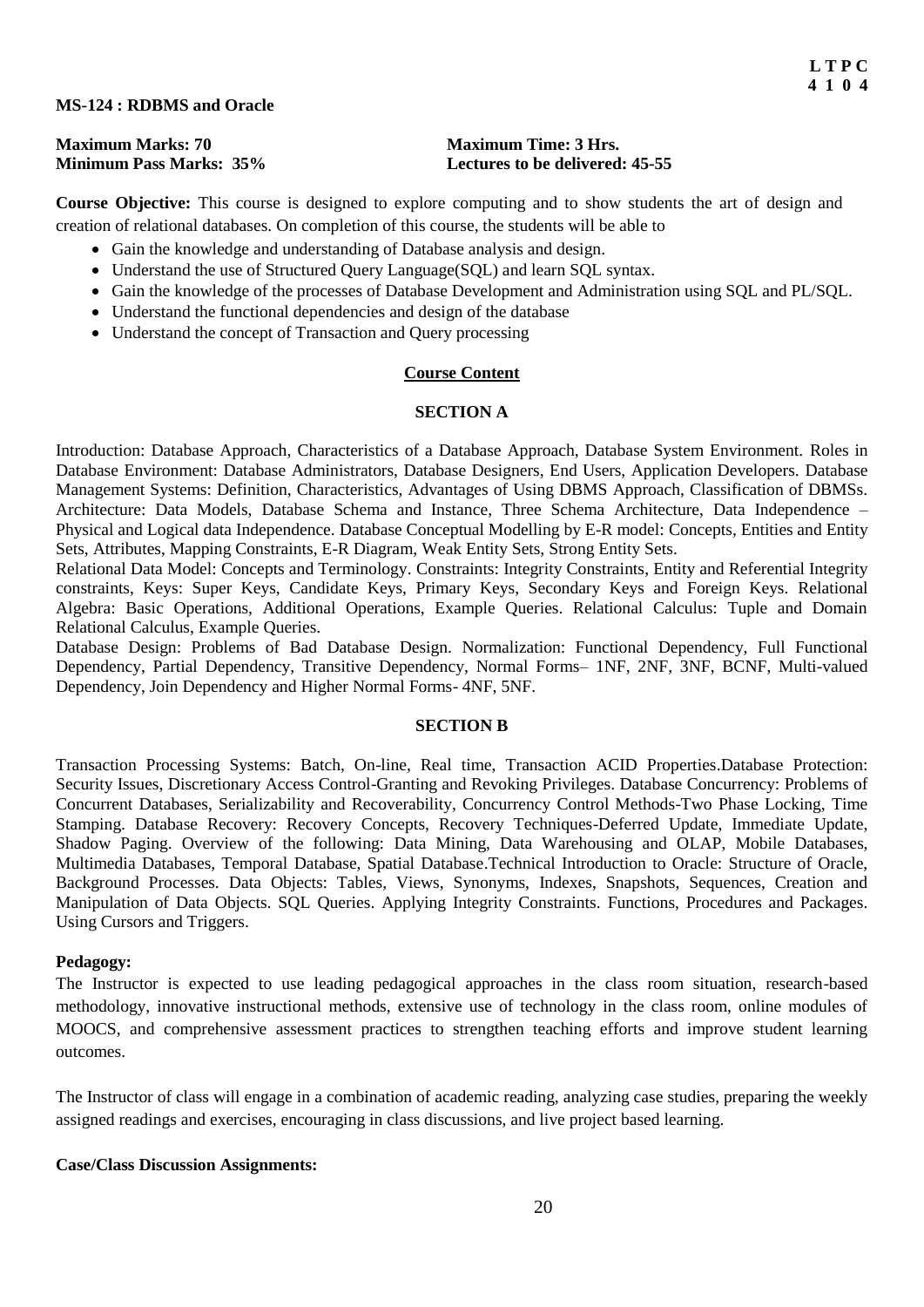Students will work in groups of up to four to prepare a brief write-up due before the start of each class covering the case study or class material to be discussed in the next session. Questions may include a quantitative analysis of the problem facing the decision-maker in the case.

# **Class Participation:**

Attendance will be taken at each class. Class participation is scored for each student for each class

**Text and Readings:** Students should focus on material presented in lectures. The text should be used to provide further explanation and examples of concepts and techniques discussed in the course:

- Elmasry Navathe, "Fundamentals of Database System", Pearson Education.
- Oracle SQL Complete Reference", Tata McGraw-Hill.
- T. Connolly, C Begg, "Database Systems", Pearson Education.
- Jeffrey D. Ullman, "Principles of Database Systems", Galgotia Publications.
- Henry F. Korth, A. Silberschhatz, "Database Concepts," Tata McGraw Hill.
- C.J. Date, "An Introduction to Database Systems", Pearson Education.
- Naveen Parkash, "Introduction to Database Management", Tata McGraw Hill.
- Bobrowski, "Client Server Architecture and Introduction to Oracle 7".

# **Scheme of Examination**

- English will be the medium of instruction and examination.
- Written Examinations will be conducted at the end of each Semester as per the Academic Calendar notified in advance
- Each course will carry 100 marks of which 30 marks shall be reserved for internal assessment and the remaining 70 marks for written examination to be held at the end of each semester.
- The duration of written examination for each paper shall be three hours.
- The minimum marks for passing the examination for each semester shall be 35% in aggregate as well as a minimum of 35% marks in the semester-end examination in each paper.
- A minimum of 75% of classroom attendance is required in each subject.

# **Instructions to the External Paper Setter**

The question paper will consist of three Sections: A, B and C. Sections A and B will have four questions each from the respective section of the syllabus and will carry 10.5 marks for each question. Section C will consist of 7-15 short answer type questions covering the entire syllabus uniformly and will carry a total of 28 marks.

- Candidates are required to attempt five questions in all, selecting two questions each from section A and B and compulsory question of section C.
- Use of non-programmable scientific calculator is allowed.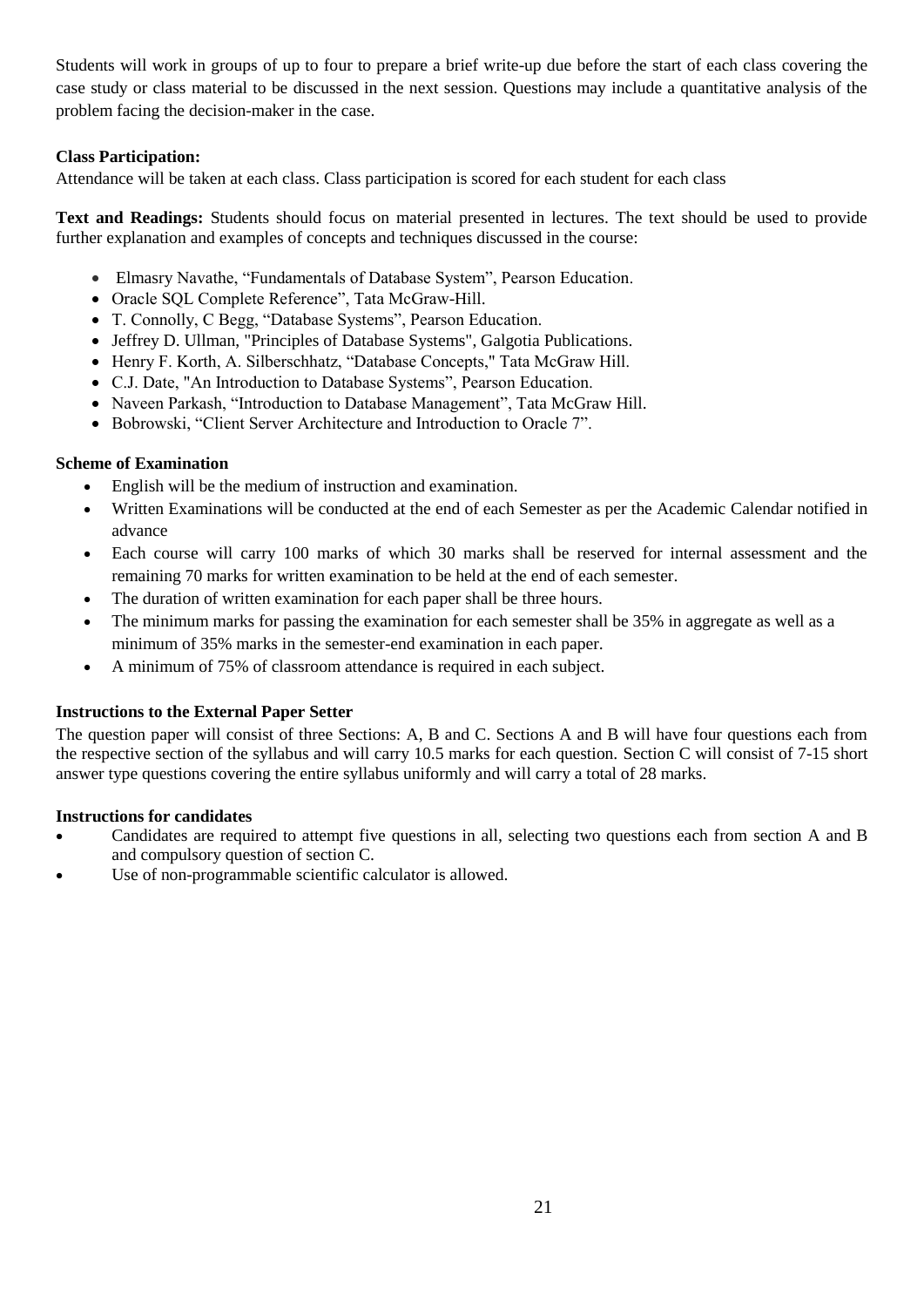# **MS-125 : Programming Lab-II**

# **Maximum Marks: 100\* Max. Time: 3 Hrs. Practical sessions to be conducted:**  $60-70$

This laboratory course will mainly comprise of exercise based on subject MS-121: Object Oriented Programming Using C++ and MS-122: Data & File Structures.

\*Maximum Marks for Continuous Assessment: 30 Maximum Marks for University Examination: 70